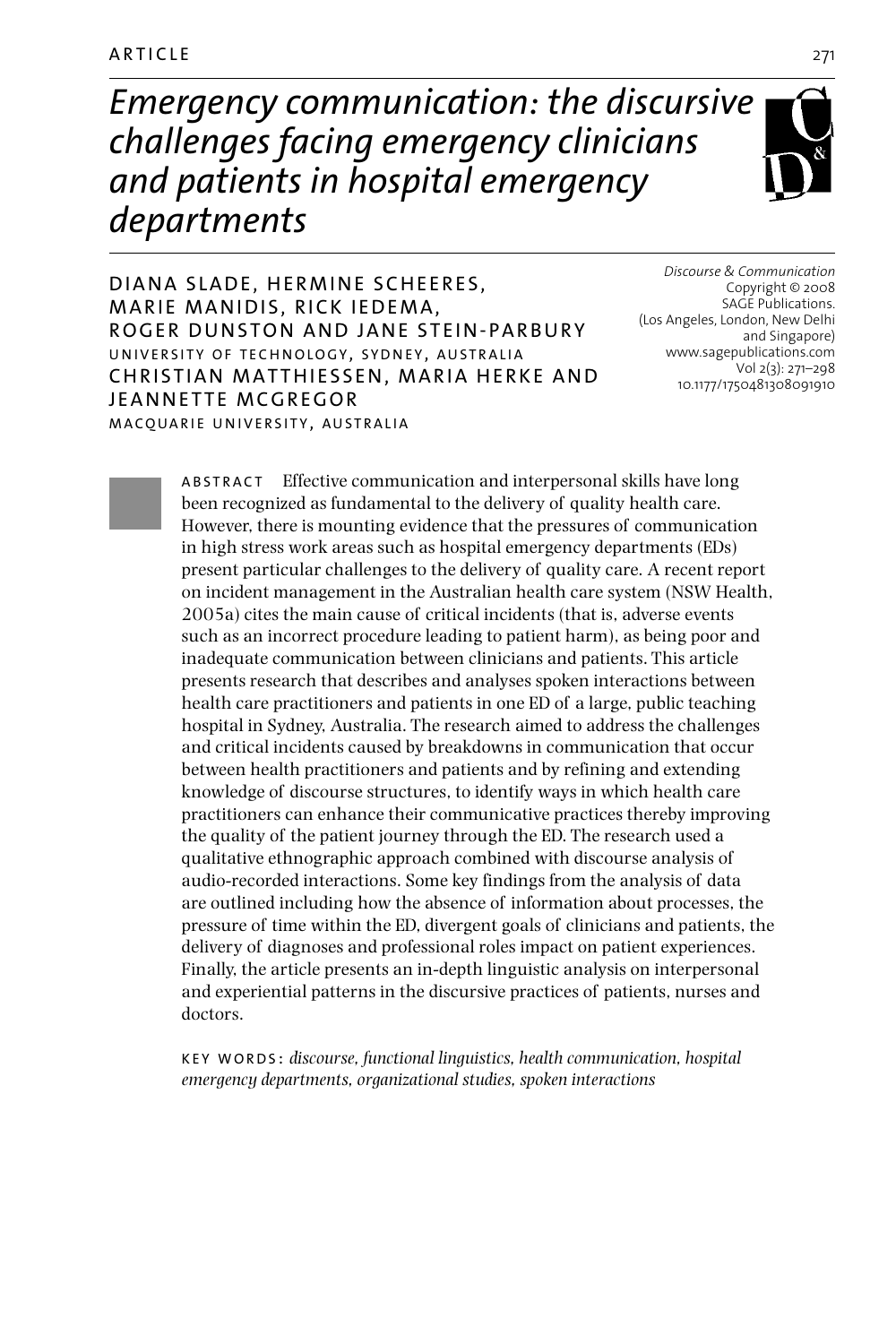## *Introduction*

Ineffective communication has been identified as the major cause of critical incidents in Australian public hospitals (NSW Health, 2005a). Critical incidents are adverse events leading to avoidable patient harm. Communication in hospital emergency departments (EDs) is particularly complex due to a number of factors. First, clinicians are now expected to work in multi-disciplinary teams and negotiate patient management plans with team members. Second, due to the drop in numbers of family doctors, emergency staff have faced a steep rise in patient presentations over the last decade. Third, emergency teams treat increasing numbers of culturally diverse patients, often requiring interpreters and other resources to ensure patients' linguistic and cultural background are respected. Fourth, increasing numbers of patients that present at EDs come with multiple symptoms and problems, complicating decisions about which medical specialty to contact. Finally, EDs are still rarely computerized, which means that patients will arrive without staff having access to their medical histories, allergies, and so forth. All these factors bear on the communication challenges that emergency clinicians face in the course of their everyday work.

To address the implications for frontline staff of this steep rise in communication challenges in EDs, the present article will report on a research project undertaken in five EDs in Australia. The primary focus of this article will be on a detailed description of the communication in one of the ED sites – a large, public metropolitan teaching hospital in Sydney – the focus of the project's pilot study. The pilot research aimed to describe, map and analyse the communication encounters that occur between health care practitioners and patients in hospital EDs in order to identify the features of both the successful and unsuccessful encounters, and to identify the cultural, linguistic and other demographic factors that contribute to both the breakdown and success of therapeutic communication.

Drawing on two complementary modes of analysis, qualitative ethnographic analysis of the social practices of ED health care, and discourse analysis of the talk between clinicians and patients, researchers were able to analyse how emergency talk is socially organized to structure health care practices, and to what extent these practices make sense for patients. In that sense, the present study is unique: its focus is on how emergency care unfolds for specific patients often over long stretches of time, and on how language and other factors impact on the effectiveness of communication.

Our article is structured as follows. We begin with some background about the problems affecting hospitals generally and EDs in particular. Following a description of the research site and the methodology of the study, we then move on to consider specific features of EDs which impact on patient experiences arising from the ethnographic observations. In the section following that, through in-depth linguistic analysis, we draw out the implications of our work for our thinking about communication in general, and for the role of communication in hospital care specifically. Our conclusion returns to the matter with which we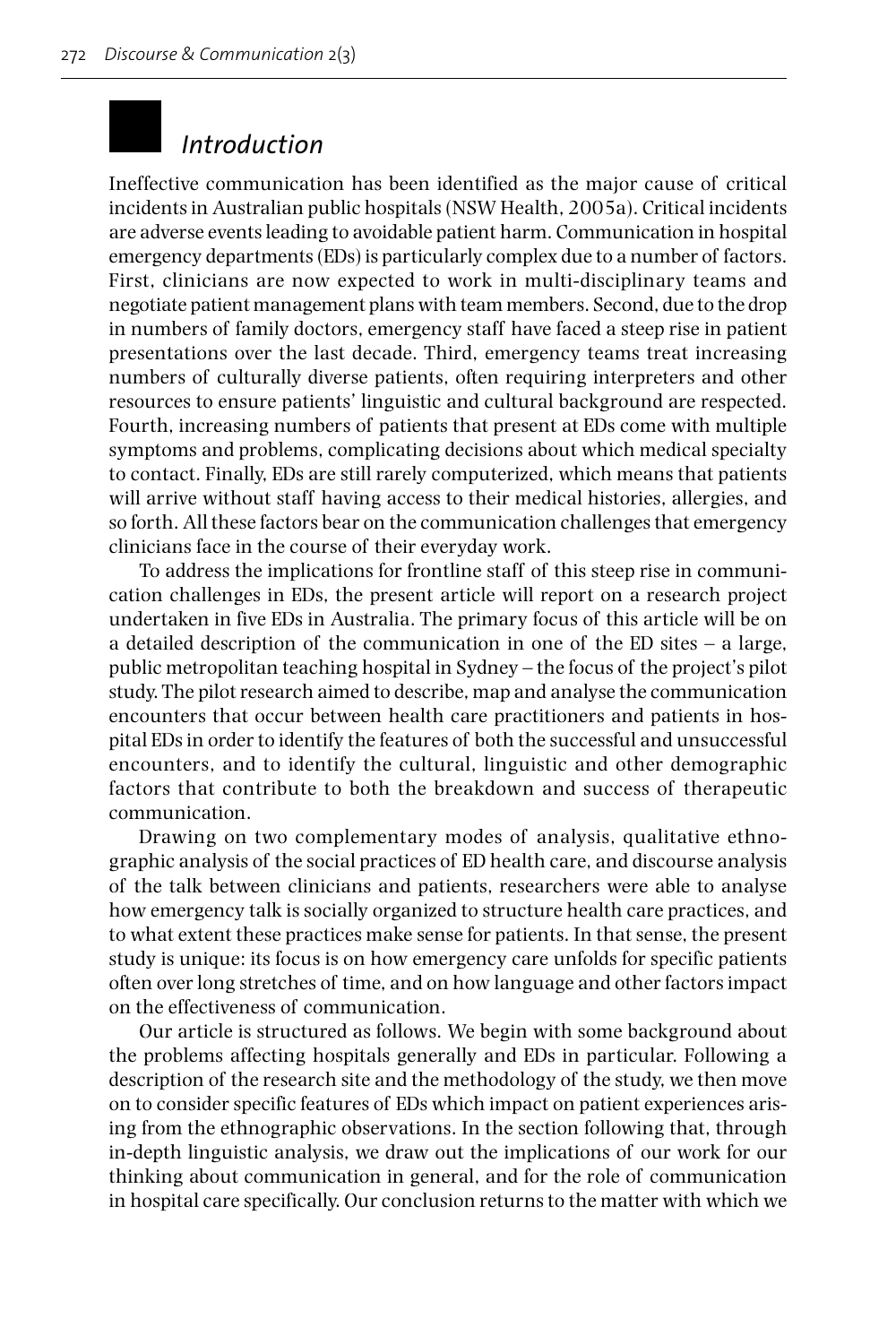started: the central role of communication in ensuring expeditious patient flow, patient satisfaction and safety.

## *Background*

The social scientific study of clinical practices and discourses has by and large focused on how doctors interact with their patients. Where some analysts favour the medical-sociological perspective that centres on the broader context of the institution and profession of medicine, others take the socio-linguistic perspective that focuses on the micro-features of the spoken exchanges between doctors and patients (Wodak, 2006). What these approaches have in common is that they privilege the profession of medicine at the expense of the role of other clinical professions in clinical communication and decision-making about the patients' care (Iedema, 2006, 2007a). Ethnographic work done in clinical settings, however, shows that medicine and doctors are in fact dependent on numerous other professional expertises and practices, including nursing, allied health, and management and administration, to achieve their clinical aims and outcomes (Iedema, 2007b). In the study, we have found that the strength, safety and success of each individual patient's trajectory, relies on a combined effort of between eight and 15 people. The chain of care goes through GPs, ambulance officers, relatives, carers, patients, managers/administrators, clerical staff (several), triage nurses, nurses (several), doctors (several), pathologists, medical, surgical or other specialists, nurse unit managers, bed managers, specialist surgical or medical teams, wardsmen, specialist aged-care nurses, social workers, radiographers, radiologists, sonographers and so on.

The other shortcoming of existing approaches to clinical communication research is that general practice (i.e. family doctors) is studied at the expense of hospital clinicians. While this is partly due to the difficulty with gaining access to hospital clinicians, it does not justify the fact that the findings produced by these literatures are regarded as definitive of clinical communication. Many more staff are employed in hospitals than in general practice, and much more money is spent on tertiary care than on primary care (Australian Institute of Health and Welfare, 2005a, 2005b, 2006). For those reasons alone it seems incongruous if not paradoxical that social science has focused on the family doctor and not the hospital clinician, and that this discipline has foregrounded medicine with little to no attention to the full range of clinical professions.

The omission becomes acute when we consider the findings of patient safety research and hospital incident reporting statistics, already referred to in our introduction. From these publications it is clear that while clinical professionals are expertly trained to execute their specific specialty roles, they do so in contexts where the organizational and communicative dimensions of clinical practice are rendered subservient to other dimensions of professional practice considered to harbour higher levels of cultural capital, such as technological and scientific specialization (Iedema, 2005). When it comes to ensuring patients' safety, however, the outcomes of such specialized practices will only be as good as the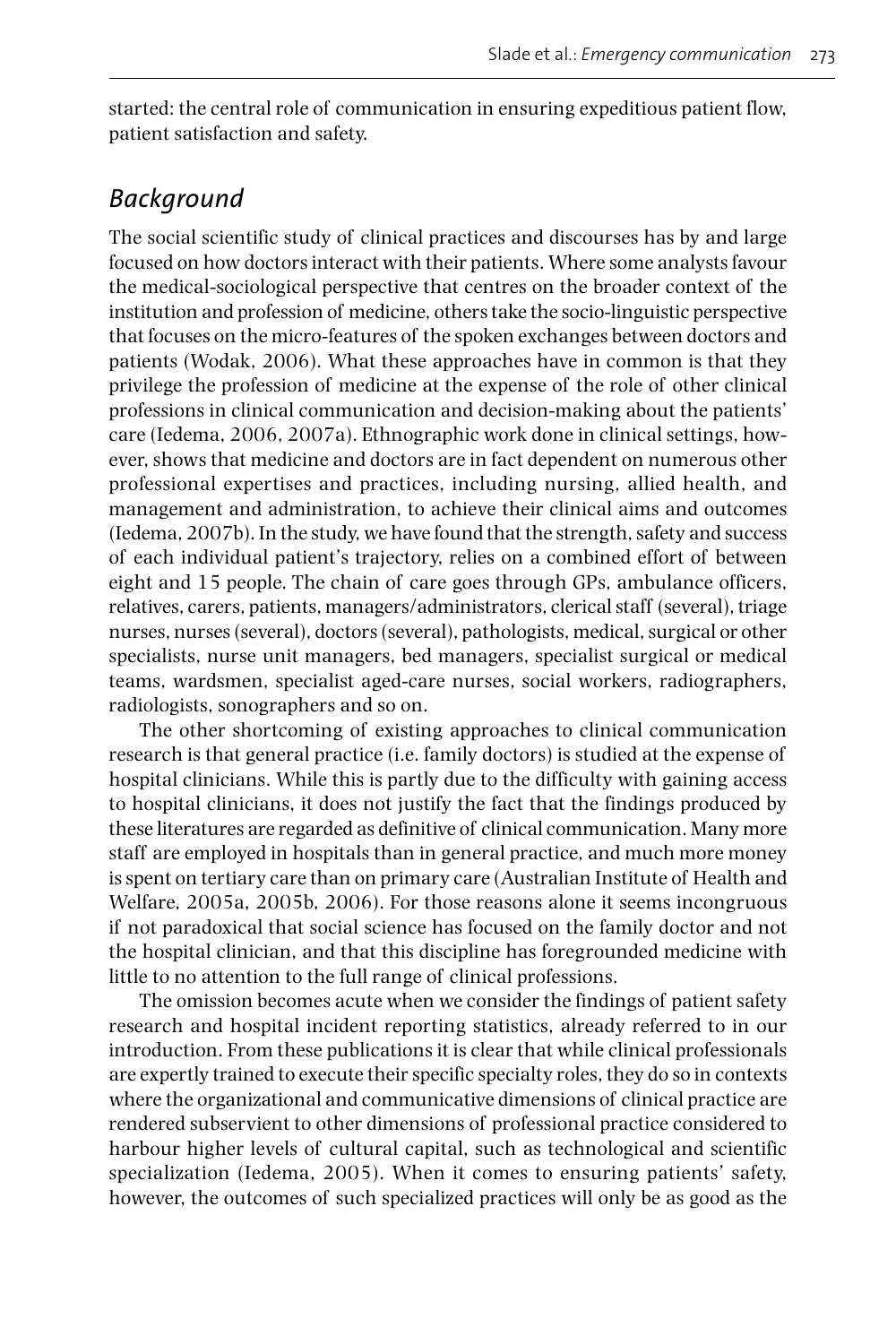organizational and communicative processes that support and facilitate them (Kohn et al., 1999).

Patient safety research has begun to illuminate the challenges faced by clinicians in hospital settings in communicating the dynamic complexities of bio-physiological healing and decline, and the diagnostic responses formulated to deal with these dynamics (Leonard et al., 2004). However, in modelling itself on the medical and clinical sciences, this research epidemiologizes clinical communication, and reduces the above-mentioned complexities to statistical descriptions of communicative stances and patterns on the one hand, and to proceduralized bureaucratic rules on the other hand (Iedema and Jorm, forthcoming). Concomitantly, there is a dearth of work that engages with clinical communication ethnographically, sociolinguistically, and discourse analytically. This constitutes a serious shortcoming on three fronts: patient safety research lacks the benefit of discursive analyses of in situ practices, discursive research misses the opportunity to inform policy-making in tertiary care, and the general public is not served with research that illuminates the complexities of hospital care in terms that connect with their lifeworld: patients' narratives, outsiders' lay observations, and non-clinicians' analyses of the organizational and communicative dynamics of emergency care.

Problems with communication underpin most patient complaints about health care in Australia (NHMRC, 2004; NSW Health, 2005b; Taylor et al., 2002). Equally, it is well documented that effective communication is a major contributor to patient satisfaction in general (O'Keefe, 2001; Salomon et al., 1999; Sitzia and Wood, 1997) and to EDs' patients' satisfaction levels in particular (Sun et al., 2000). There is also evidence that effective communication produces positive outcomes for patients in terms of their understanding about treatment (Donovan and Blake, 1992; Edwards and Elwyn, 2001) and their following of treatment plans (Haynes et al., 1996). Of great concern to the general public is the continuity of care (Cook et al., 2000). Continuity stands for well-organized, adequately planned and appropriately communicated care processes. A lack of continuity raises uncertainty for all involved: clinicians, patients and family members. This uncertainty can be mitigated with targeted communication, but, because of the complexities of emergency work, clinicians are challenged by having to organize their work into continuous care, and by having to communicate explanations to patients, family members and colleagues when discontinuities occur. As our analyses show below, this poses a double complication: emergency clinicians practise on the strength of inadequately articulated care plans, and, if a plan has been articulated, they communicate treatment discontinuities in tentative, haphazard and incomplete ways.

The study reported on here situates patient experiences and communication exchanges within the professional and institutional practices (Iedema, 2005; Kemmis, in press) of the ED. It uses specific and notable exchanges to understand the impact of the broader, systemic exigencies, roles and discoursal practices of health care professionals, managers and policy makers in and on EDs; and conversely, it looks at *these* to explain *why* certain types of language are being used. By focusing on the actual unfolding interactions among clinicians and patients, and by contextualizing these unfoldings with the pressures bearing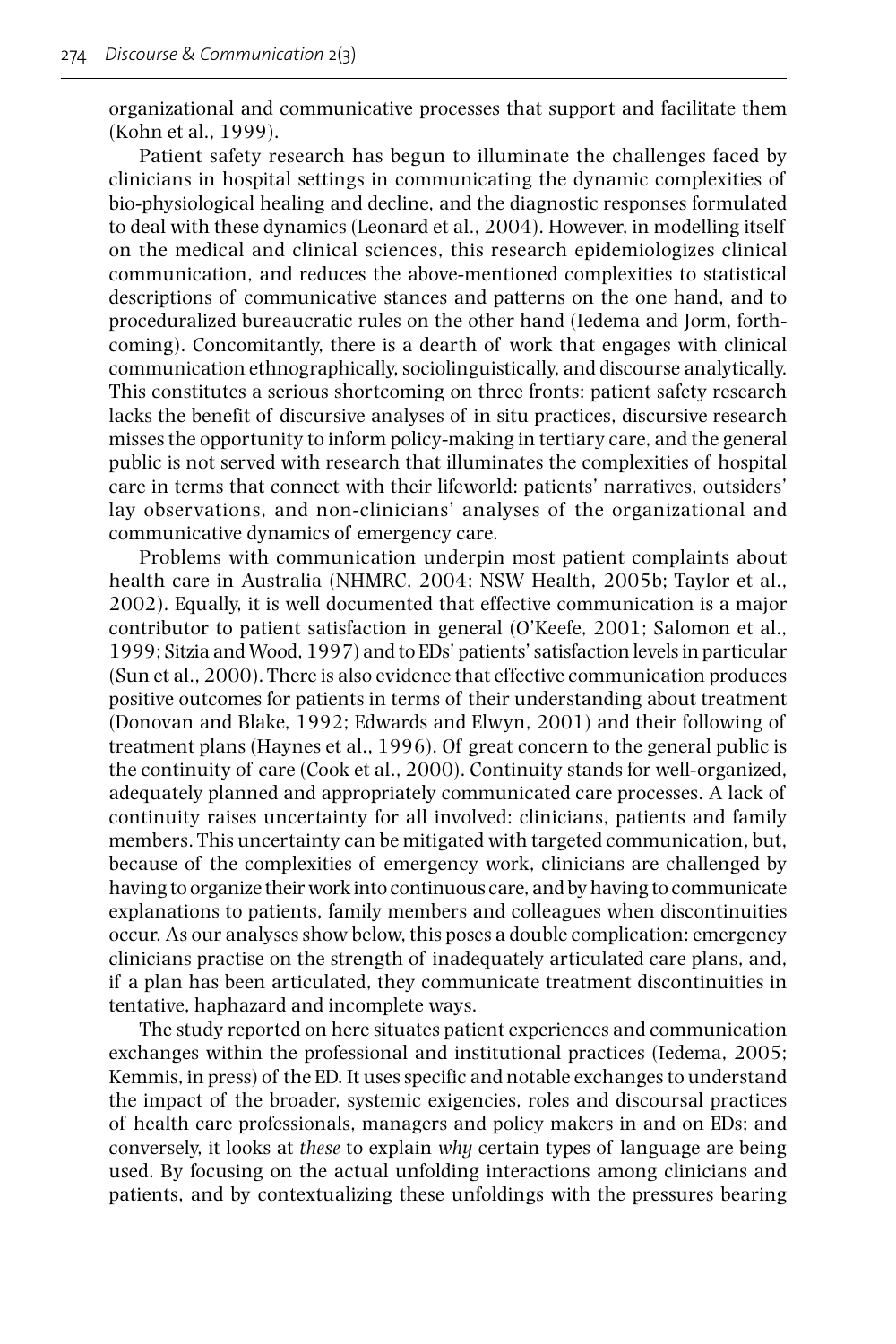on emergency clinicians (Daly, 2006), we develop explanations for the *forms of talk* used by participants in the context of the medical institution. In that sense, the study reported on here at once extends discourse knowledge about in situ emergency communication and patient safety knowledge in the context of critical health care services in Australia.

## *Research site and participants*

The pilot study was conducted in the ED of a large, metropolitan, teaching hospital in Sydney, NSW. The study is unique on a number of different levels: for the first time, patients were observed and recorded in conversation with health care practitioners and administration staff from the moment they entered the ED (at triage) until the moment a decision about treatment (disposition) or release from the ED was made; semi-structured interviews were held with both hospital staff and patients in order to capture their insights and impressions of the communication within the ED, and in-depth ethnographic data were gathered at the hospital site. In other words, findings were derived from multiple sources, collectively providing a powerful overview from which to untangle the dynamics of the communication process in emergency.<sup>1</sup>

The hospital involved in the pilot study has one of the busiest EDs in New South Wales; it is the trauma centre for a large Sydney catchment area with approximately 51,000 trauma presentations annually. A significant focus of the staff and the hospital is on the efficiency and timeliness of the patient journey through the ED. As most other EDs in Australia, this hospital uses the Australasian triage scale from 1 (most urgent) to 5 (less urgent). Triage aims to ensure that all patients who present to the ED are treated in the order of their clinical urgency and that their treatment is timely. It also allows for the allocation of patients to the most appropriate assessment and treatment area. The triage nurse is the first person to see a new patient and s/he allocates an appropriate code following assessment. This study was primarily concerned with patients in categories 3, 4 and 5, with those in categories 1 and 2 considered too critical to be recorded.

## *Research methods*

Drawing on socially oriented functional approaches to discourse and language description, the overall frame for analysis used the theoretical perspectives of critical discourse analysis (Fairclough, 1995), sociolinguistics (Gumperz, 1982; Tannen, 1984) and systemic functional linguistics (Halliday, 1994; Halliday and Matthiessen, 2004). In addition, the study used qualitative ethnographic methods (Creswell, 1998; Gumperz and Hymes, 1972; Silverman, 2001), including both observation of the ED context and interviews with key personnel.

The phases and methods of the data collection were as follows.

ETHNOGRAPHIC DATA

• Participant-observation in the field – observations and impromptu interactions with clinicians while in the field in order to clarify meanings of observed practices.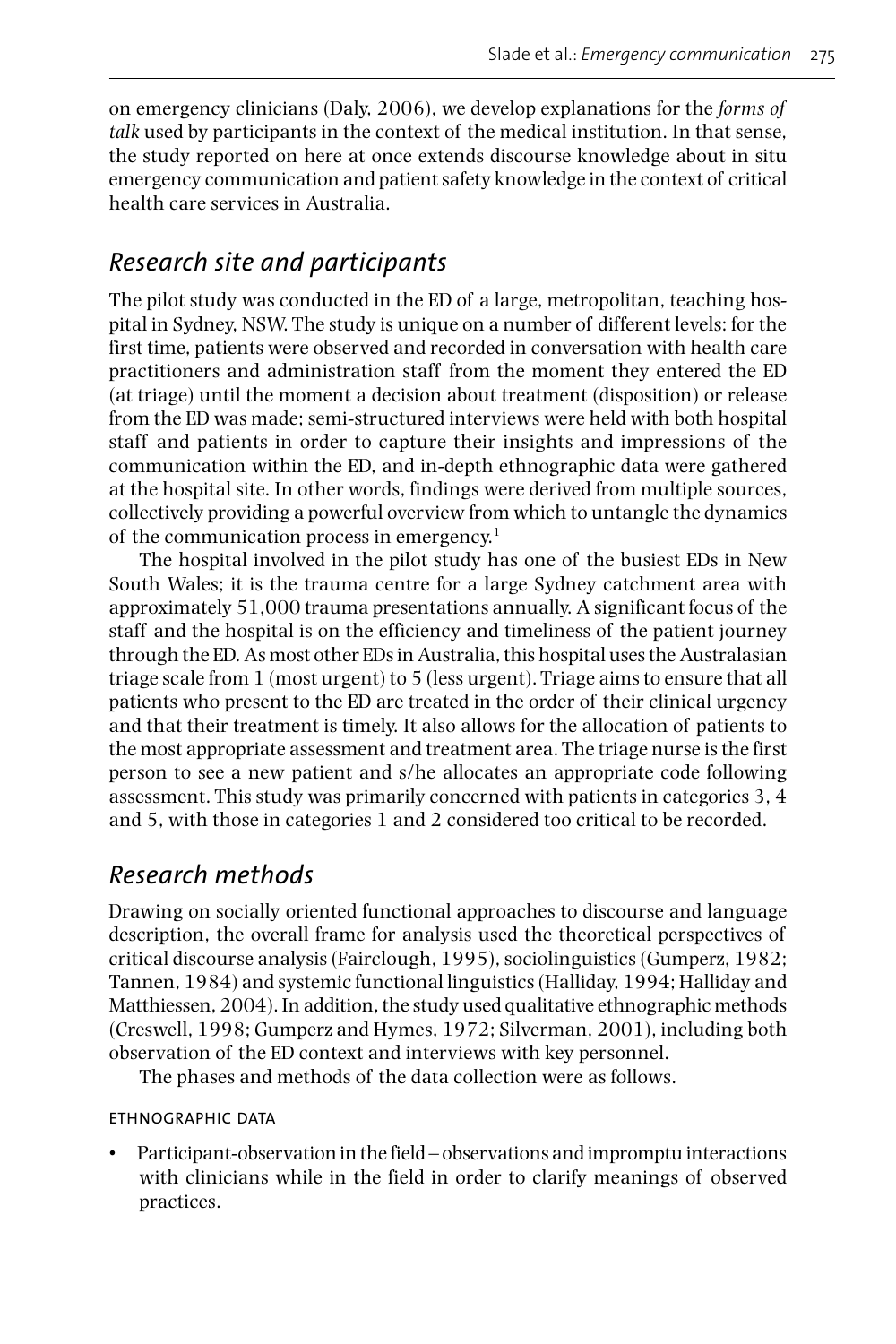- Semi-structured interviews with key informants (senior and junior doctors and nurses, administrative staff, ambulance officers and allied clinicians), selected for their knowledge of the context, prior to and following fieldwork.
- Review of patient ED health care records to ascertain clinical information that situates the patient's journey; and analysis of policies and procedures that affect communication in ED.

#### DISCOURSE DATA

- Audio-recording of a sample of patients, recording all their interactions with clinicians while in the ED. Field notes taken during spoken interactions to record non-verbal and other relevant information.
- Transcriptions of patient/practitioner data analysed for lexical, grammatical and discoursal features.

## *Data analysis*

The combination of methods made it possible to analyse the relationship between the non-linguistic features of the ED and the nature of the spoken interactions between the patient and clinicians. The focus of our study is the exchange of meanings – of communication – between patients and health care practitioners within the context of the ED. The analysis targets patterns of wording (lexicogrammar) and patterns of meaning (semantics). We have analysed the discourses in our sample in terms of three different modes of meaning:

- ideational meaning construing our experience of the world around us and inside us as meaning, using two complementary modes of construing experience, the logical and the experiential modes.
- interpersonal meaning enacting our social roles and relations as meaning.
- textual meaning transforming ideational and interpersonal meanings into a flow of information that is easy for listeners (readers) to process.

Here we will report on two strands of analysis – the analysis of *interpersonal* patterns in the exchange of information between patients and health care practitioners and the analysis of *experiential* patterns in this information; more specifically the construal of some key aspect of the experience of being a patient – the construal of the procedures associated with health care, the construal of time (as part of the practice of health care), the construal of the patient and the construal of disease and symptoms of disease such as pain and vertigo. These two strands of analysis were selected because they were considered to be critical to our examination of potential communication difficulties – the nature of the interaction between patient and health-care practitioner on the one hand (including constraints imposed on this interaction, e.g. in terms of who is in a position to initiate an exchange of information, and potentially divergent communicative goals) and the nature of the understanding of the (symptoms) of the disease on the other (including issues having to do with the line of expertise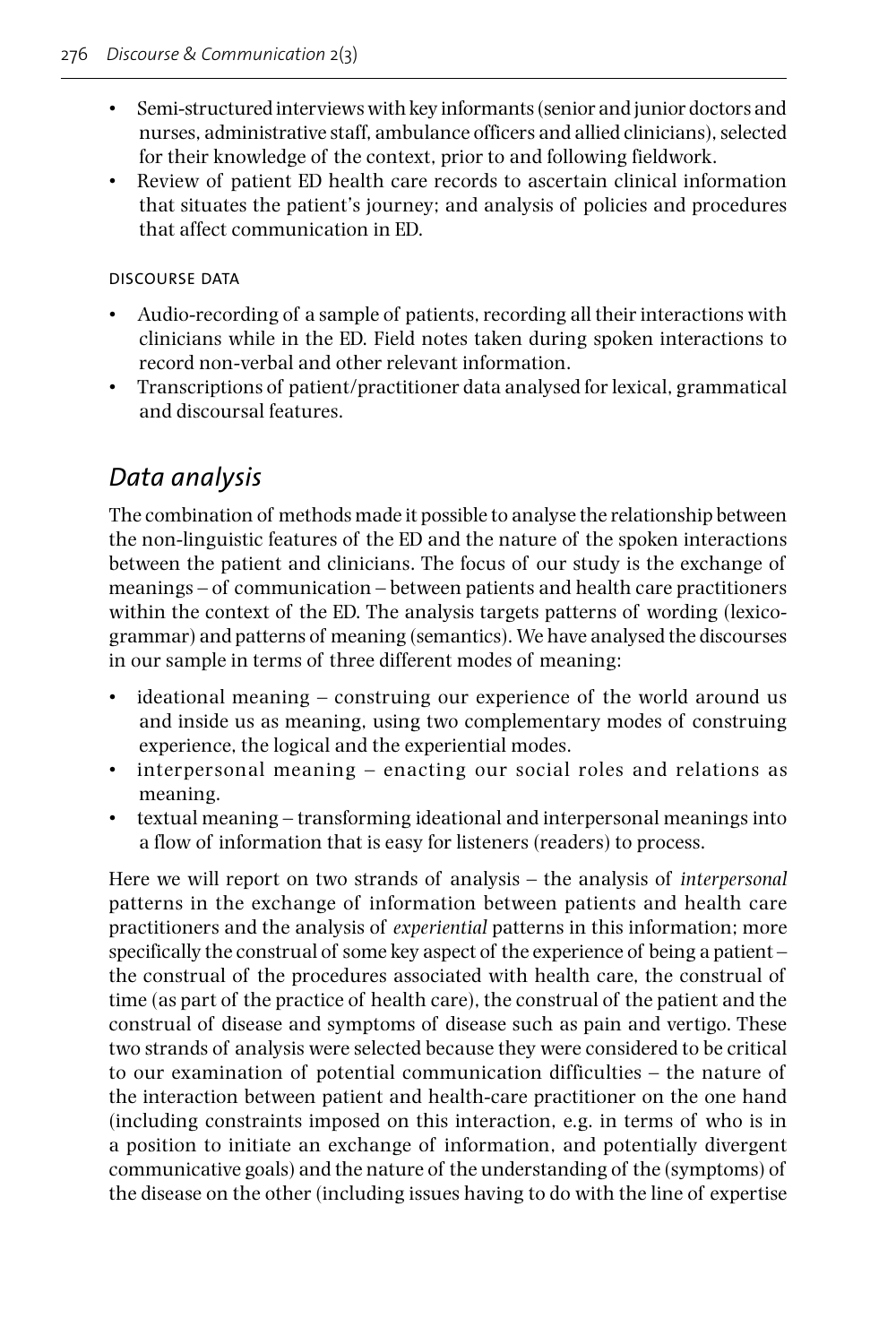between commonsense folk, understanding and uncommonsense, expert understanding – Halliday and Matthiessen, 2006).

ETHNOGRAPHIC AND DISCOURSE ANALYSES OF THE SOCIAL PRACTICES OF ED HEALTH CARE The ethnographic data collection, through participant-observations and semistructured interviews with key informants identified a number of persistent features of life within the ED, which have a bearing on the overall discursive practices that take place between clinicians and patients. Commentary on these is presented. This is followed by the in-depth linguistic analysis.

### *The patient as outsider*

The patient remains an outsider to the institutionalized language and patterns of behaviour practised by ED staff. Patients' outsider status can result in anxiety, experiential incomprehension and/or interpersonal alienation. While patients are often given key information and explanations about the processes of the ED and their situation this is not always fully comprehended. Because of illnesses, anxiety and information presented in complex technical and institutional language, their understanding is often limited and fragmented. Hospital staff recognize that while it is a stated priority to provide clear information to patients, it is not easy to do so because of time and clinical pressures (and of course the medical and/or mental condition of the patient). The following exchange between a young female patient and a doctor illustrates the patient's lack of familiarity with hospital practices – language and/or procedures.

### **Extract 1**

| Doctor:                           | Might even $( )$ Um, I think given that you're having a scan, a CAT scan,<br>um, at some stage today. |  |
|-----------------------------------|-------------------------------------------------------------------------------------------------------|--|
| Patient:                          | You're alright.                                                                                       |  |
| Doctor:                           | But I'll keep you informed.                                                                           |  |
| Patient:                          |                                                                                                       |  |
| Doctor:                           | Alright?                                                                                              |  |
| Patient:                          | Did you get all that? (To the researcher).                                                            |  |
| (Recorded in a consultation room) |                                                                                                       |  |

This patient later made the comment 'I heard what she said but I don't know what she said . . .' after the nurse told her what was about to happen.

In extract 1, the term *CAT scan* as well as the routine procedure of having one may be new to the patient. Soon after, the patient commented 'Everyone tells you a different thing' after being told she was being admitted to the hospital for follow-up procedures; her comment demonstrates confusion regarding the interactions she has been involved in.

### *Different understandings of time*

Time plays a central role in the way the ED works, both as a resource and as a phenomenon experienced by patients and health-case practitioners. Elapsed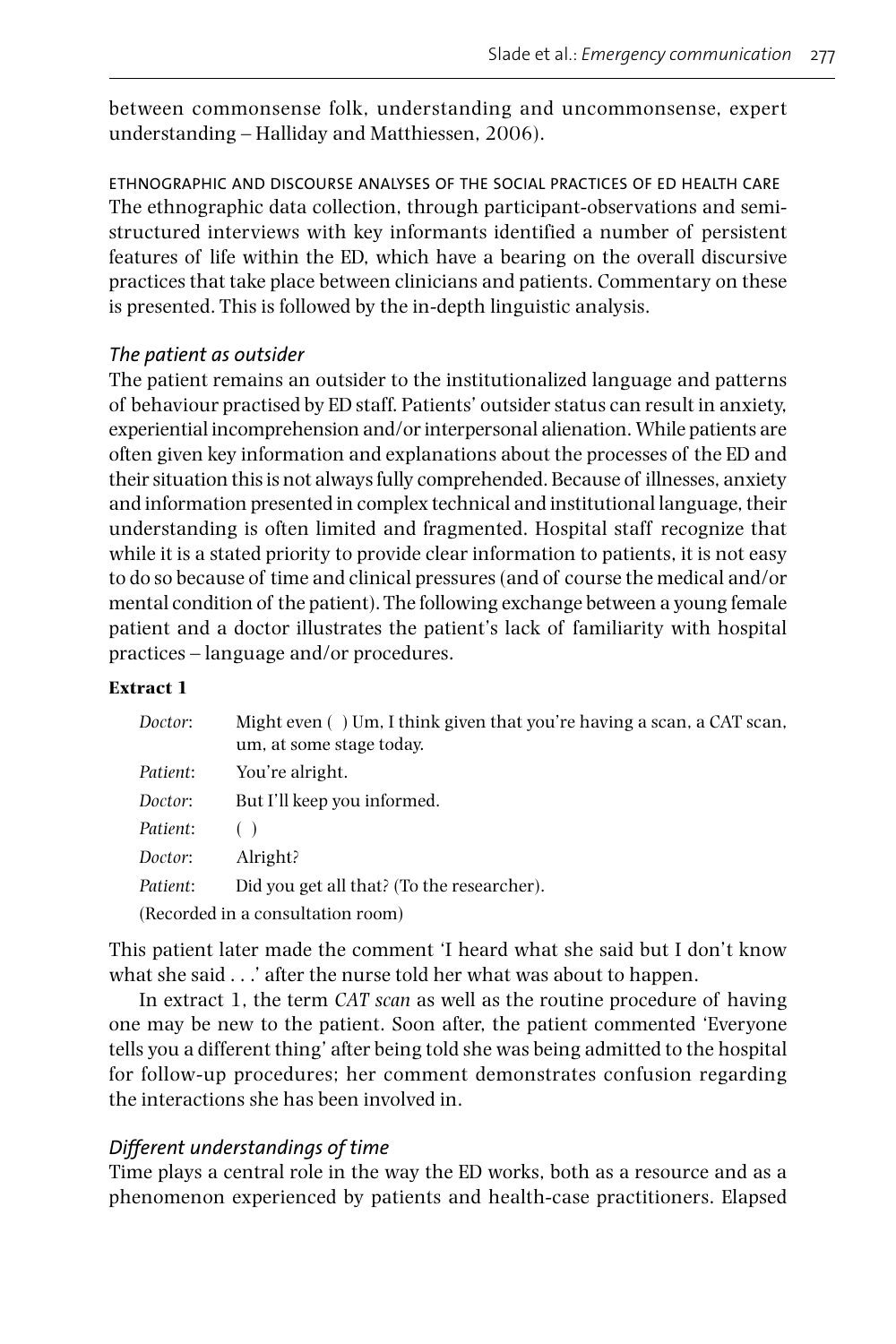time (waiting) can have a significant impact on the overall patient experience. Recordings of consultations and our observations revealed that references to time, by doctors in particular, ranged from the abstract to the numerically specific, for example, 'I won't be long' to 'I'll be back in 10 minutes' (a specific time frame was often found to be unrealistic)*.* Often patients did not have a clear understanding of how long a procedure would take, or how long an absence would be. Sometimes the patient quickly recognized the elasticity of time. For example, one patient said, 'When they say time [they will be away], I think it's a figure of speech for them', and later articulated a similar idea through the statement 'Meanwhile the doctor's gone to lunch' when the doctor was called away from the consultation room.

Additionally, consultations between patients and doctors are often interrupted. Sometimes the interruption lasts only for a few seconds as the doctor can be called away via his or her beeper. The following exchange between an elderly male patient and a male doctor occurred only a minute or two after the consultation had started:

#### **Extract 2**

| Doctor:  | I've been caught up in something else |
|----------|---------------------------------------|
| Patient: | Yes?                                  |
| Doctor:  | I'll be with you though= $=$          |
| Patient: | That's all right                      |
| Doctor:  | $=$ =in about 5–10 minutes            |
| Patient: | Yeah, right-o                         |

The doctor returned half an hour later. During the subsequent consultation, the same patient was interrupted a number of times when the doctor was called out to attend to another patient – a regular occurrence for senior doctors.

Notably, none of the participants (clinicians or patients) in the consultations that we recorded had any real control over their own time and the time taken for medical analyses. This produced very different behaviours on the part of clinicians and patients. Our observations showed that many clinicians and patients in the ED operated with competing time frames. While doctors moved quickly, frequently interrupting consultations to attend to other emergencies as required by the exigent nature of the ED, patients had little choice but to *wait*, and nurses attempted to mediate between the fast pace of medical attention and the stasis imposed on patients. Patients were obliged to wait in the waiting room, to wait on test results, wait on information, wait on diagnosis, wait on disposition and wait on bed placement with little explanation as to why this was happening, or when things would occur. Added to our observations, recorded comments by patients showed how the potential discord resulting from different perceptions of time could impact negatively on patients' overall experience in the ED. Attentive to the organizational implications of these competing goals, the nurse's priority is continuity of flow, even if it is rarely achieved: [My role is] 'primarily being patient flow . . . because obviously flow is very important . . . So it's very important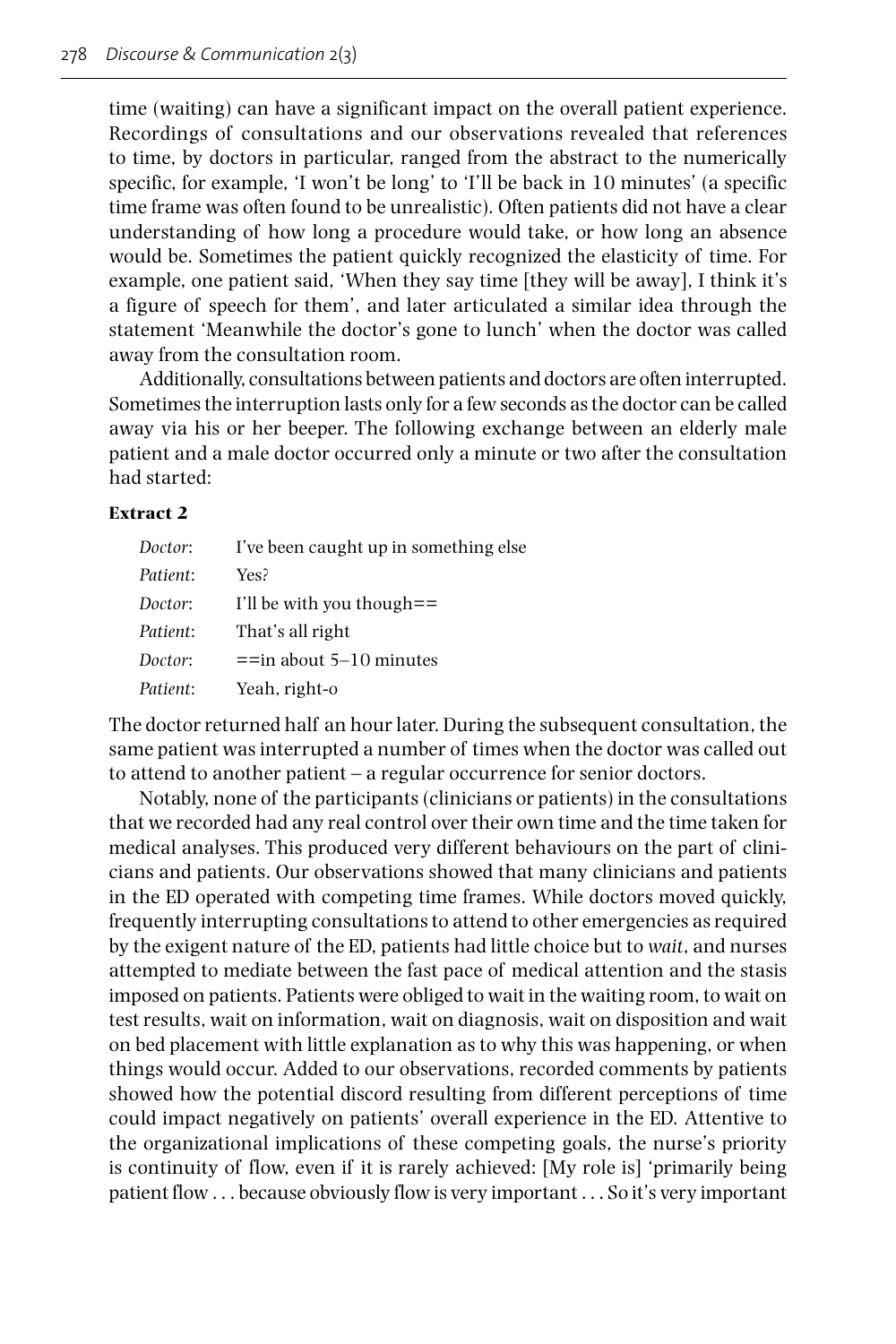to try and, you know identify where there's potential for bottlenecks and fast tracking patients . . .' (Nursing Unit Manager).

#### *Divergent goals of clinicians and patients*

The following excerpt shows the divergent trajectories between one (inexperienced) doctor's line of questioning and the (LBOTE) patient's desire to foreground other information:

#### **Extract 3**

| Doctor:  | Have you been eating and drinking sort of reasonably normally?                                                                         |
|----------|----------------------------------------------------------------------------------------------------------------------------------------|
| Patient: | I drink but I haven't been eating.==                                                                                                   |
| Family:  | $=$ She hasn't been eating well because she's just had a recent death in<br>the family. $==$                                           |
| Doctor:  | $OK==$                                                                                                                                 |
| Family:  | $== A$ couple of days ago. $==$                                                                                                        |
| Doctor:  | $OK.==$                                                                                                                                |
| Family:  | $=$ =Which is her grandmamma. $=$ =                                                                                                    |
| Doctor:  | OK.                                                                                                                                    |
| Family:  | So she's been spending a lot of time at her mother's house and no she<br>hasn't been eating well obviously distressed because of that. |
| Doctor:  | OK. Sure but you've been keeping up your fluids and drinking and==?                                                                    |

During the consultation phase of the patient's ED journey, two trainee doctors and a senior doctor interviewed her. This is normal practice in EDs, particularly in a teaching hospital: the two trainee doctors were practising their historytaking techniques. The brief exchange above reveals the dominance of the doctor script in the consultation, a feature that was also revealed in other recorded consultations. The dominance of the doctor script reflects the medical and institutional priorities of the ED context, and also reflects normal practice: the bio-medical imperative of finding out in the quickest possible way what is wrong with the patient, is paramount.

However, during this consultation, other concerns of the patient were overlooked. The doctor's first turn above is a question that focuses on the patient's *eating and drinking* behaviour, a focus that also provides the (repeated) question at the end of this extract: '. . . Sure but you've been keeping up your fluids and drinking and'*.* The patient and the family member who is helping her weave in experiences that focus on a significant family event: a *recent death in the family.*  The bio-medical language sits alongside the more psycho-socially oriented language, but it is only the former that the doctor 'hears'.

Further findings also demonstrated that doctors frequently did not 'pick up' on patients' concerns when they were not explicitly related to the pain, symptoms, or other aspects of the doctor's script. Nor did doctors, for the most part, ask patients what they thought about their own health problems, what they thought was wrong with them, or what they were worried about. This is further reflected in patients asking very few questions.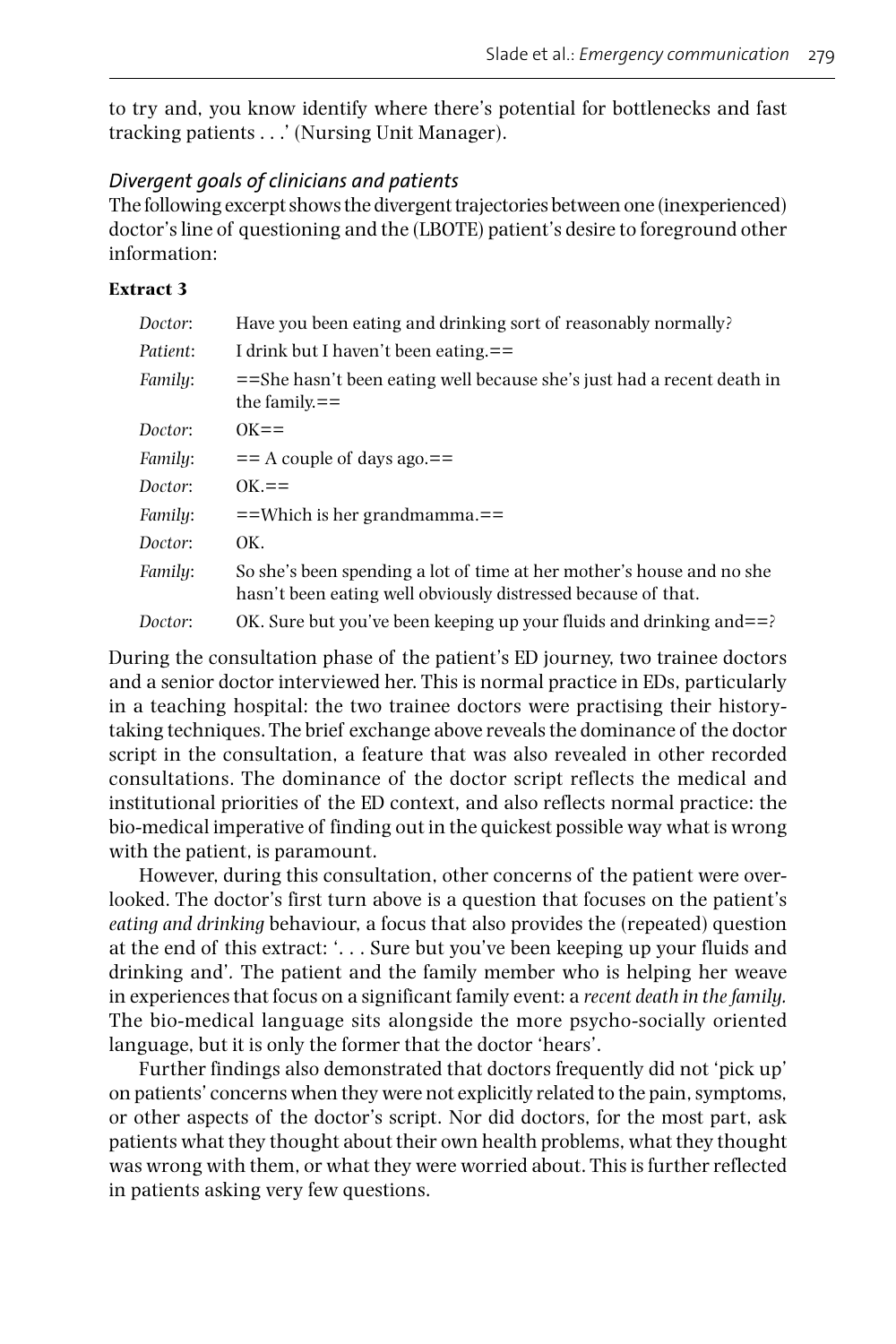#### *The delivery of diagnoses*

The ED practitioners see patients as entering the ED with symptoms, behaviours, pains, and so on, as opposed to coming to the ED with a particular illness, condition or disease. Their job is to find out what is wrong with a patient and work out what the most effective follow-up treatment should be. Thus, diagnoses for all but very minor ailments are usually given to patients after a considerable number of ED activities that include several consultations between different clinicians and the patient, one or more physical examinations, tests such as blood tests, X-rays; consultations between junior and senior doctors and often telephone consultations to the patient's general practitioner and so on.

The delivery of diagnoses (or disposition) is the key moment of the clinician patient consultation and one that takes significant hospital, clinician and patient effort to reach safely, accurately and expeditiously. The point at which the diagnosis is delivered during a patient's journey through an ED is clearly an important one. It is what the patient has been waiting for, often very anxiously, and it is what the doctor assigned to the patient has been working towards. How diagnoses are delivered constitutes a key communicative event in the patient's journey through the ED. The interaction below is one example of how a junior doctor (from a LBOTE) delivers the *news* to an elderly male patient:

#### **Extract 4**

| Doctor:  | I give you good news or bad news?                                                                                                                                                                                                          |
|----------|--------------------------------------------------------------------------------------------------------------------------------------------------------------------------------------------------------------------------------------------|
| Patient: | All right.                                                                                                                                                                                                                                 |
| Doctor:  | Which one?                                                                                                                                                                                                                                 |
| Patient: | Bad one first.                                                                                                                                                                                                                             |
| Doctor:  | Bad one first. OK we did a scan and we found some clots. Multiple.<br>Several clots in the chest. Right that's the bad news. The good news, we<br>found out why you have clots. It's not from the heart. The heart's not<br>going to fail. |
| Patient: | OK.                                                                                                                                                                                                                                        |

The consultations leading up to this diagnosis delivery had continued for many hours while lengthy blood and X-ray tests were carried out. The doctor had been extremely busy all day with this patient and others, yet he wanted to finalize the consultation – that is, be the one to tell the patient the diagnosis – before he completed his shift.

In one reading of the exchange the doctor's language is somewhat inappropriate, without the level of sensitivity required to convey such critical news to an elderly patient. It could be he realizes that the normal, bio-medical language and interpersonal distance are not quite right in this situation. He picks up on the patient's own earlier use of the *good news, bad news* phrase. This may have been chosen as a deliberate strategy for establishing rapport with the patient, constructing some informality and/or familiarity.

Looking beyond the short diagnosis delivery extract to the larger context of professional practice, diagnoses are increasingly expected to link in to scientifically and technologically derived supporting information: 'doctors and nurses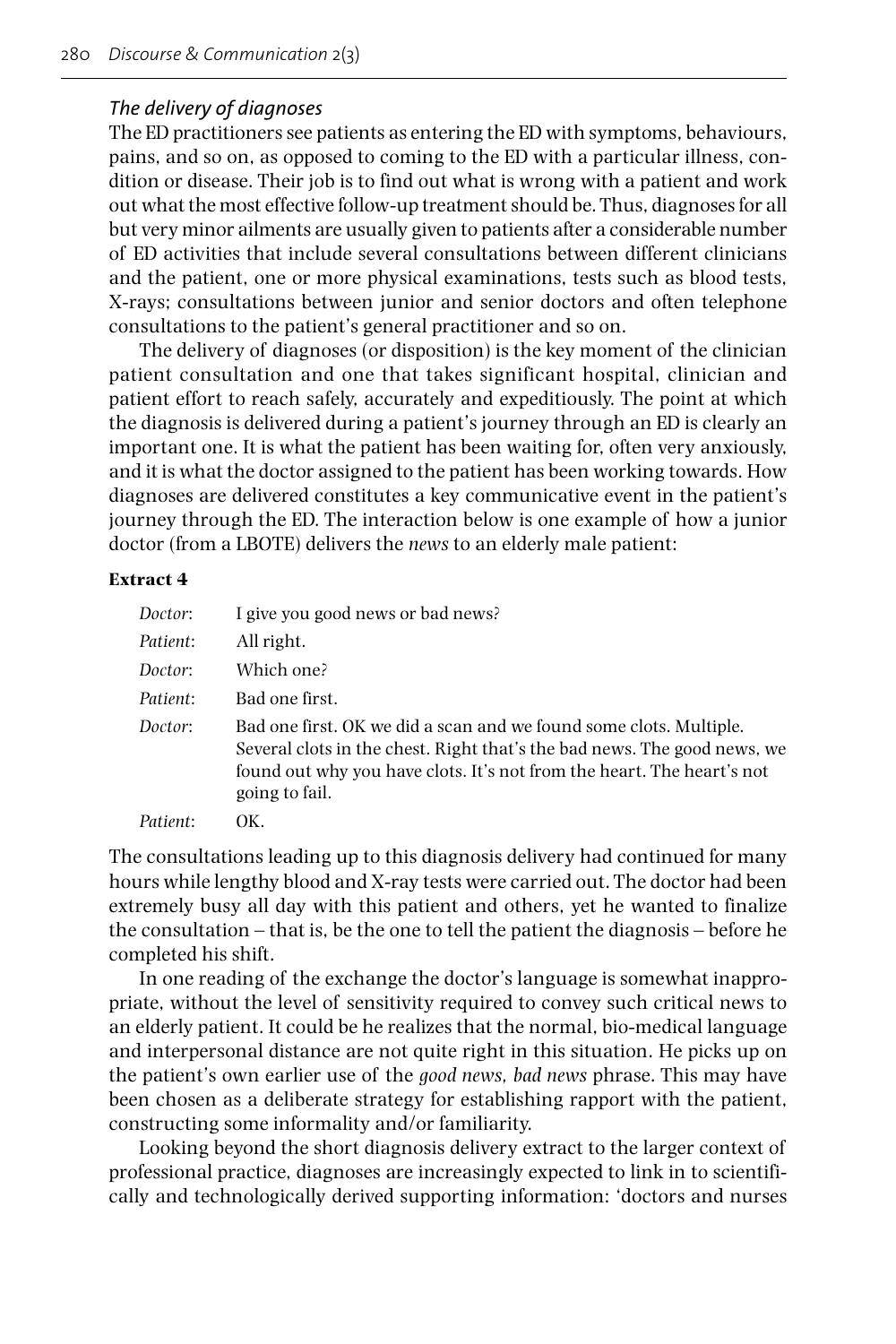will invariably refer to test results carried out by laboratory technicians when delivering a diagnosis' (Sarangi and Roberts, 1999: 24). The doctor, who was required to consult with other doctors, and wait on the results of tests before he could make a final diagnosis, was unable to provide this information to his patient until the end of a shift.

This example also illustrates how shiftwork, an institutional practice, is another factor in the ED workplace that impacts on the communicative event. Further, the exchange highlights the doctor's inexperience, because he was quite specific about the patient's condition, in contrast to more typical diagnostic discourse where, normally 'one searches in vain for simple instances of ''decisionmaking''. Indeed detailed attention to talking-acting throughout the modern clinic shows how relatively invisible [. . .] occasions of decision-making per se [are]' (Atkinson, 1999: 95).

#### *Varied discoursal roles*

Thus far we have considered emergency doctors' exchanges with patients, and found that doctors' discourse harbours an economy of investigative attention. As seen, this leads to disjunctions between the professional knowledge that is the main focus of the doctors' questions and the lifeworld concerns of the patient. In light of that, consider the extract below which is representative of nurse– patient exchanges recorded. The extract shows a nurse talking to a patient.

#### **Extract 5**

*Nurse:* You *probably* will be [admitted] with all the stuff that we're *probably* doing. It's *just depending on* what they find and what [rustling] antibiotics they want to start you on. I mean *there's a chance* they *might* keep you in overnight in the emergency medical unit but *I think* ( ) *little* easier than ( ) for a couple of days. *Just depending on* what they find on ( ) the reports.

Earlier, the nurse took time to refer to the patient's family and made personal comments about the patient's sons. The nurse's focus of practice was both more social (concerned with everyday dimensions of the patient's world), interpersonal (concerned with mediating between the uncertainties of emergency practice and the patient's sensibilities by mobilizing the resources of modality such as 'probably', 'might', 'I think'), and organizational ('there is a chance they might keep you in overnight'). In doing so, the nurse embodies a boundary-spanning role, siding one moment with the clinical professionals and their knowledge ('the stuff *we*'re probably doing') and the next with the patient ('depending on what *they* find . . . *they* might keep you in overnight').

Other exchanges between nurses and patients reveal that nurses practise as the functionaries and apologists of the hospital and the medical system – and thus represent the institutional face of care. They sometimes informally foretell diagnoses (outside of their protocols), which contrasts with the doctors' more cautious approach as shown below. The exchange was recorded during observations as a patient was becoming increasingly agitated with the long wait: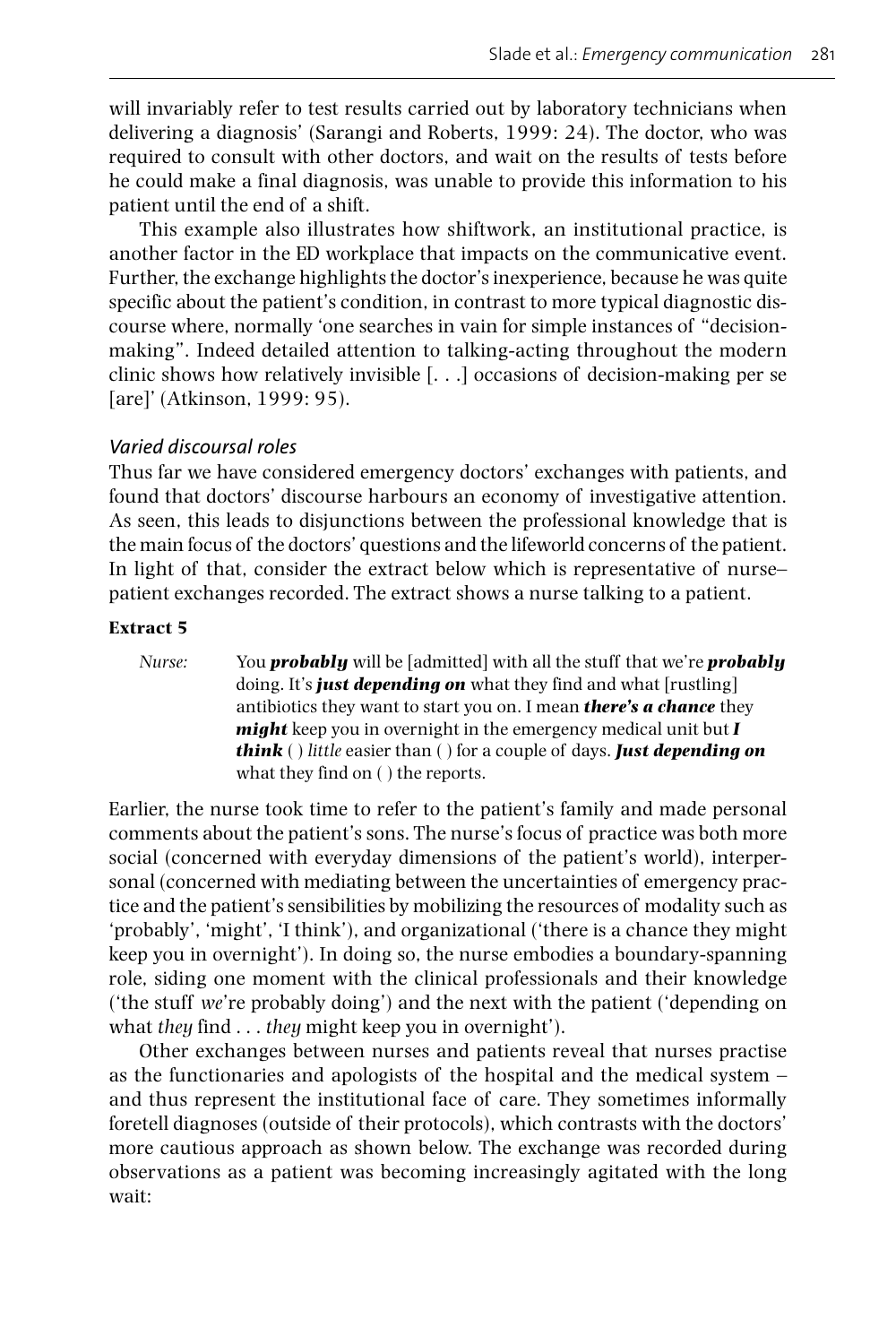#### **Extract 6**

| Nurse:   | They think you've got gout <i>(to elderly, hard of hearing male patient)</i> |
|----------|------------------------------------------------------------------------------|
| Patient: | They're going to kick me out?                                                |
| Nurse:   | No, we think you've got gout.                                                |
|          | When the doctor arrived later she asks the patient:                          |
| Doctor:  | Have you ever had gout?                                                      |

The above commentary identifies a number of discursive practices and ethnographic features of the ED which impact on patient experiences in the ED. Below we undertake a more detailed linguistic analysis of the interactions.

#### LINGUISTIC ANALYSES OF THE INTERACTIONS BETWEEN PATIENT AND EMERGENCY HEALTH CARE PRACTITIONER

In addition to the broader analyses discussed above we have analysed the interactions for these features:

- Context of consultations between health care practitioners and patients in EDs: contextual (generic) structure of the unfolding of the consultation.
- Language, content semantics: 1) interpersonal (negotiation: move and speech function analysis; appraisal), and 2) experiential: construal of disease. This analysis is adapted from Eggins and Slade (1997), Halliday and Matthiessen (2004) and Martin (1992), and allows us to describe the different roles taken up by the interactants and the nature and function of the exchanges.
- Language, content lexicogrammar: 1) interpersonal (mood), 2) experiential (transitivity, including process type; metaphor, including nominalization), and 3) textual (theme, lexical cohesion).
- Language, expression phonology: intonation.

In terms of the analysis of linguistic features, we have focused here on two major sections or 'slices' through the different levels (strata) listed above (see Matthiessen et al., 2005); these are characterized in terms of metafunction:

- Interpersonal, in relation to tenor within context: the analysis of interpersonal patterns in the exchange of information between patients and health care practitioners – in particular focusing on the difference between these features in doctor–patient interaction and nurse–patient interaction.
- Experiential, in relation to field within context: the analysis of experiential patterns in this information, more specifically the construal of some key aspect of the experience of being a patient – the construal of the procedures associated with health care, and the construal of the patient and of disease and symptoms of disease (including analysing the variation in choice of process types by clinicians and patients in order to construe disease).

In the next section we will discuss some of these analyses – the overall text structure of the interactions; the speech function analysis describing the different types of questions used by doctors and nurses and lastly the construal of disease and medical conditions by doctors and patients.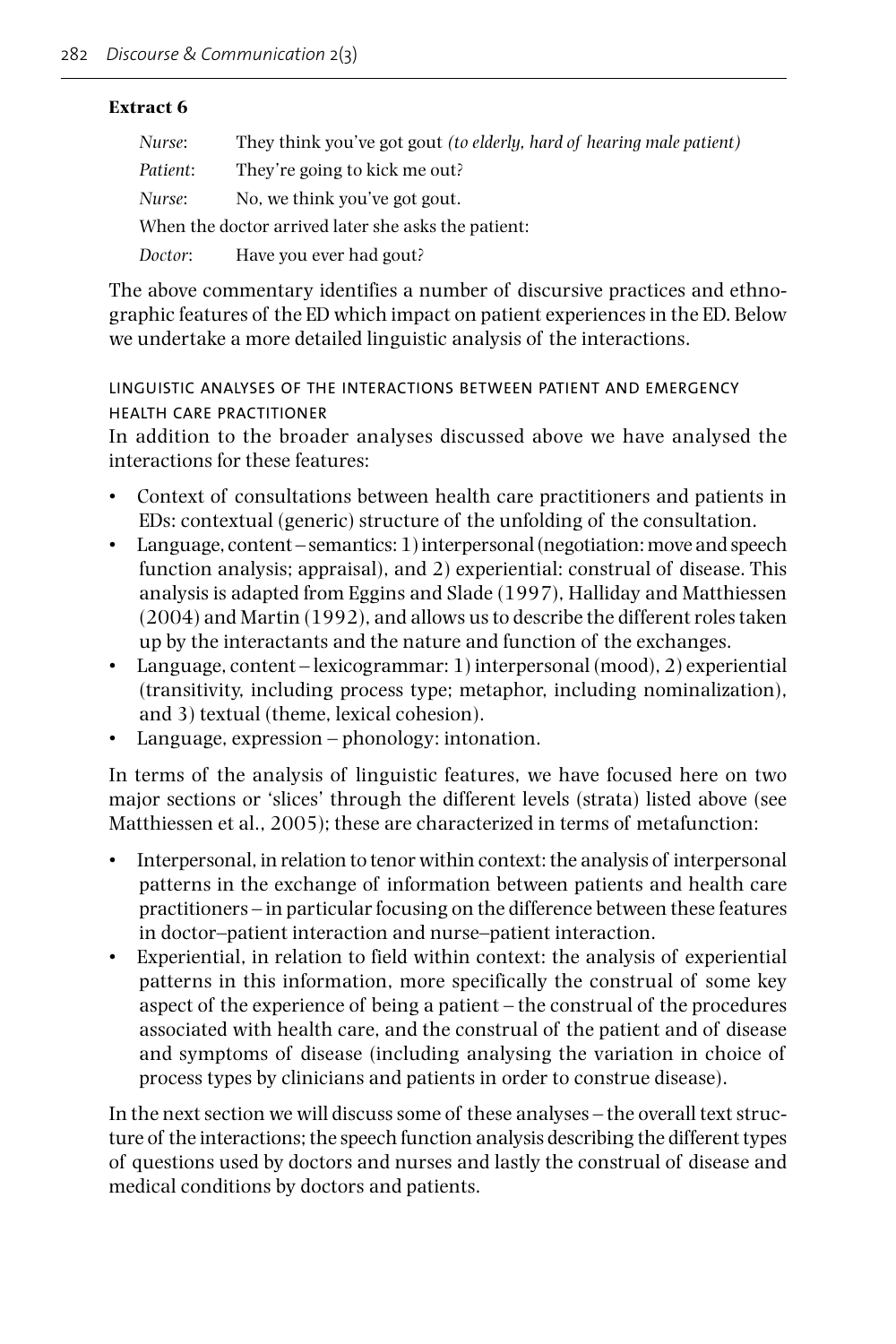#### *Context of consultations: generic structure*

We examined the overall contextual structure of each of the nine recorded sets of interactions between the particular patient and clinicians, in order to establish whether or not the generic staging in the ED consultations was different from that of other, more familiar medical consultations, such as those conducted in general practice. The following stages of ED consultations were identified from the ED data:

[Greeting]  $\land$  Initial Contact  $\land$  Exploration of Condition <sup>n</sup> History Taking <sup>n</sup> Physical Examination  $n$  [Diagnosis Tests/Procedures]  $n$  Consultation with other doctors  $\wedge$ Diagnosis ^ Treatment ^ Disposition [^ Goodbyes]

As the above description specifies, in many of the consultations, the Exploration of Condition and History Taking stages were recursive; they could be repeated when different doctors took histories from the same patient. This repetition of these stages of the consultation process may well be confusing for individual patients, especially for those from a language background other than English. We can reasonably assume that most patients would not be as familiar with the emergency consultation context, compared to the more predictable consultation exchanges conducted by a general practitioner.

A significant feature that emerged through an exploration of the generic structure is the issue of reconciling the different goals of clinicians and patients realized in the narratives and recounts during the History Taking stage(s). As mentioned earlier in this article, our analysis of the ED data revealed that clinicians and patients often have different goals in the ED consultation (see Gu, 1996) – notwithstanding the over-riding goal of getting well as soon as possible. So for example, clinicians are concerned with asking for information in order to make a diagnosis as soon as possible, patients often want to tell their story. Patients in the study sometimes received mixed messages as they were 'asked' by doctors to tell their 'story' at the beginning of a consultation, using strategies such as 'Tell me what happened yesterday', interspersed with information-seeking questions.

The 'tell me' demand could invite a recount – a simple record of a sequence of events; however we found that what the doctors wanted was a narrative – something with more of a story structure (for the difference, see e.g. Martin, 1992). In other words, the clinicians are interested in an orientation  $\wedge$  complication sequence. During the Exploration of Condition and History Taking stages, doctors gathered information about the context of the patient's pressing concern (such as pain, bleeding, vomiting or a rash) and there then seemed to be an implicit assumption on the part of the doctors, that there was a complication, that is, a reason, or a particular event that had precipitated the ED visit (for example, 'Then X happened'; 'Then I felt Y'). Our analysis showed that patients generally recognized the preferred text type; however their narratives often produced several complications, and these were found to occur in various places within the narrative. Our data also showed that patients' narratives were often interrupted by clinicians asking further questions, which took the narrative in another direction, or moved the consultation to a specific information-seeking question– answer sequence. Thus the stories became fragmented and focus on the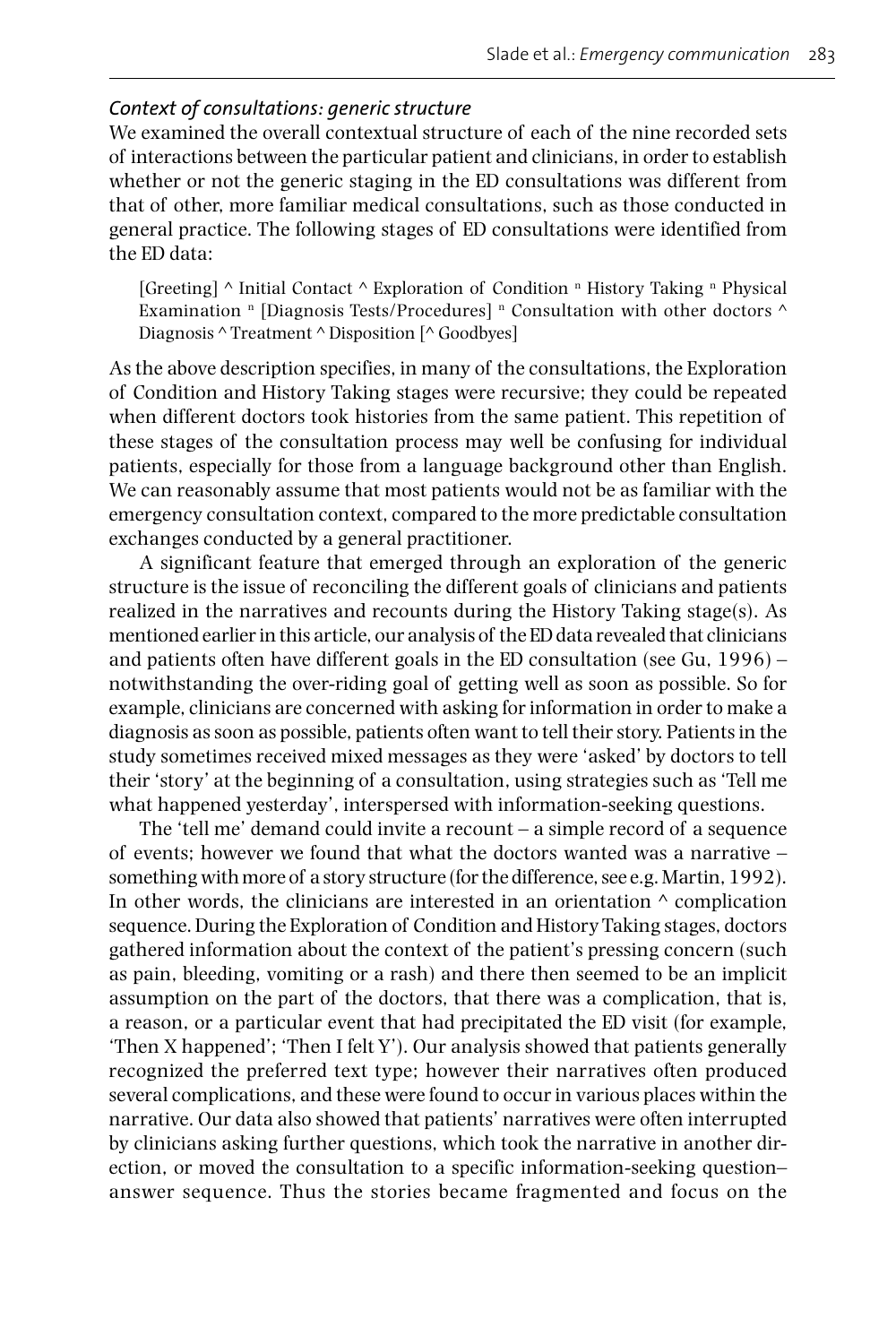complications was lost. This meant that sometimes clinicians failed to pick up on key information, and diagnosis was delayed.

#### *Interpersonal meaning: exchanges*

The ED consultations proceed through a series of exchanges between clinicians (usually doctors and also nurses) and patients; each exchange is initiated by a move made by either of these parties, and this initiating move may be followed by a responding move by the other party. Each move is defined in terms of the selections made in the system of speech function by the speaker. See the example in Table 1.

The exchange patterns in the ED consultations are those characteristic of medical consultations in general, thus reflecting the tenor of the relationship between doctors and patients:

- The interviewing doctors initiate exchanges, typically by demanding information (asking questions), while the patient responds once the doctors have initiated an exchange by giving information on demand (answering), as in the example given earlier.
- When they initiate exchanges, the doctors ask many 'assumptive' questions questions that seem to be strategies to make very certain that they have understood the information given by the patient earlier in the consultation.
- Related to this careful checking that they have understood what they have been told, the doctors do a fair bit of 'backchannelling' and when they begin a new turn after the patient's turn they typically begin by indicating that they've followed what they were told – using 'OK, Yup' or the like.

The doctors ask many questions of the patient, and the patient responds to these questions. As stated above the doctors make nearly all of the initiating moves, with nearly all of these being questions. In three different interactions, one of

| Speaker  | Turn                                                                                                                                                                                                                                             | $Exchange \#$ | Move: speech function                                 |
|----------|--------------------------------------------------------------------------------------------------------------------------------------------------------------------------------------------------------------------------------------------------|---------------|-------------------------------------------------------|
| Doctor:  | OK. OK.                                                                                                                                                                                                                                          | n-1           | follow-up: confirmation of<br>comprehension           |
| Doctor:  | So does the room spin around<br>or is it that you just feel light-<br>headed?                                                                                                                                                                    | n             | initiate, demanding<br>information                    |
| Patient: | Last night I felt like the room was<br>spinning out for 2 minutes, 1<br>minute I think $\{$ $\{Dr: Uh\, hub.\}$<br>because I think I have an infection<br>here in my throat, up to my ear;<br>$\{\{Dr: OK.\}\}\$ I have antibiotics<br>for that. |               | response, giving information<br>on demand (as answer) |
| Doctor:  | Yep, OK.                                                                                                                                                                                                                                         |               | follow-up: confirmation of<br>comprehension           |

TABLE 1. *Example of move analysis in terms of speech function (1)*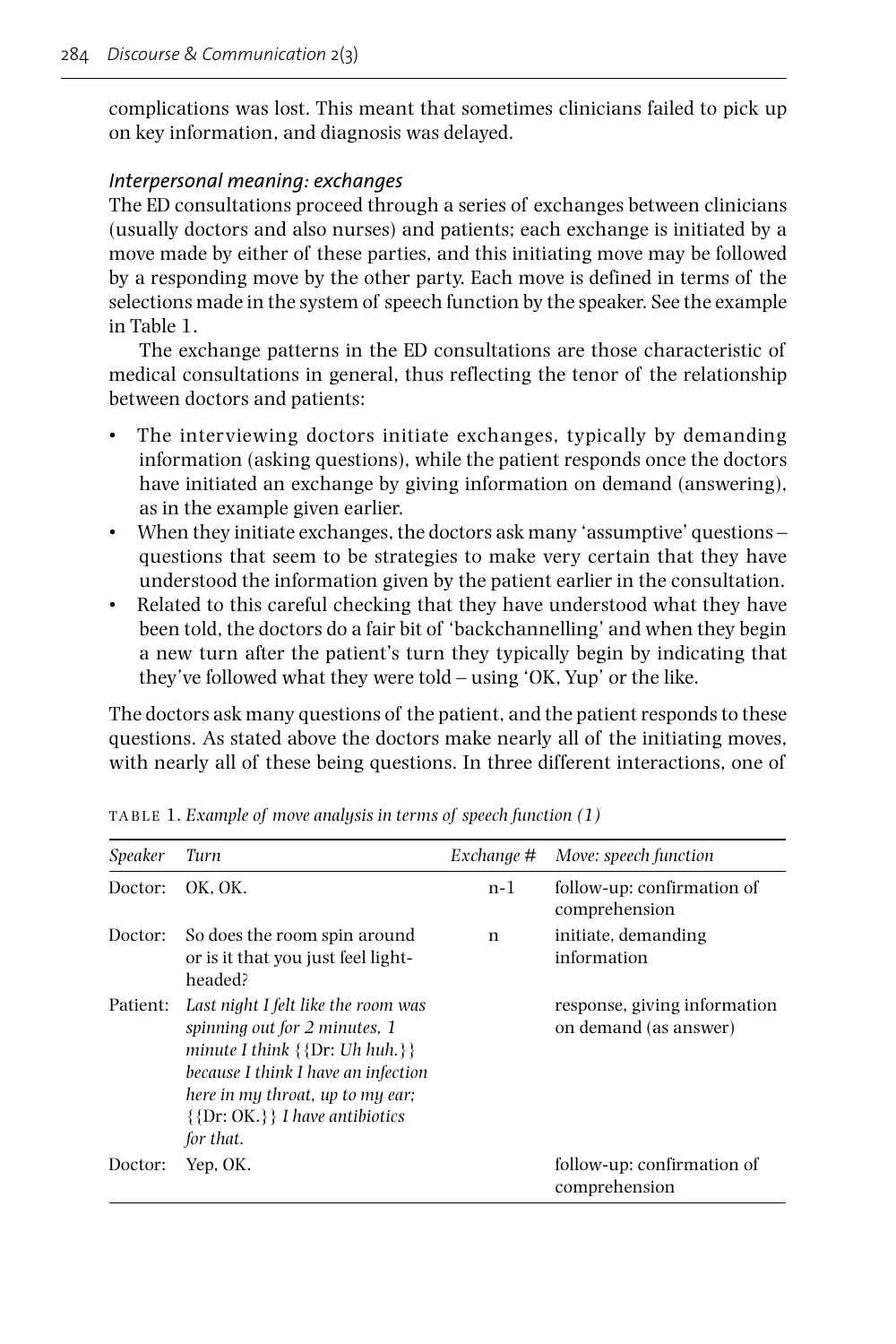approximately 1.5 hours, the doctor asked 145 questions and there were none from the patient; the other two interactions of approximately one hour – with the same patient, the doctor asked 48 questions to the patient's four questions, and 56 questions to the patient's nine questions. There was little opportunity for the patients to deviate from this question/answer structure. The daughter who was with the patient also asked no questions until the last few minutes when she asked two questions about the illness. Similarly, in another patient's initial interaction (17 minutes) with the doctor, there were 45 questions about her illness and two questions about the hospital system. The patient only asked three questions about her illness and two about the system during the whole interaction.

It is reasonable to expect there to be many questions and few statements about the illness by the doctors in the initial consultation, however, our analyses indicates that this domination of doctors' questions also occurred in the later consultations. This shows that the patients do not feel that it is appropriate for them to ask questions, or they feel too intimidated by the context to do so. It also indicates how different this interaction is from other consultations between patients and health care practitioners.

The doctors' questions are realized lexicogrammatically in different ways. (Intonation analysis will provide further insights since the system of tone plays an important role in realizing speech-functional distinctions. Thus, one important task will be to develop an account of these different kinds of questions within the overall system of speech function.) Questions clearly differ in terms of how strong the demand for information is (what we might call the degree of interrogativity), and in terms of the speaker's assumption about the response and the addressee's ability to give a response. The question strategies found here may turn out to have something in common with question strategies in other dialogic texts concerned with obtaining information such as police interviews; but they differ, not surprisingly, from question strategies in a number of other registers such as service encounters, where questions are further differentiated not according to state of knowledge but according to politeness.

The different types of question found in our sample include:

straight or neutral, questions realized by interrogative clauses:

#### **Extract 7**

| Doctor:   | Have you had any other things done with him before; have you had a<br>- a telescope passed down or-? |
|-----------|------------------------------------------------------------------------------------------------------|
| Patient:  | No, nothing.                                                                                         |
| Extract 8 |                                                                                                      |
| Doctor:   | What's wrong with your son?                                                                          |
| Family:   | He's just stressed out.                                                                              |
| Extract 9 |                                                                                                      |
| Doctor:   | And have you taken all that course of antibiotics?                                                   |
| Patient:  | Yes.                                                                                                 |
|           |                                                                                                      |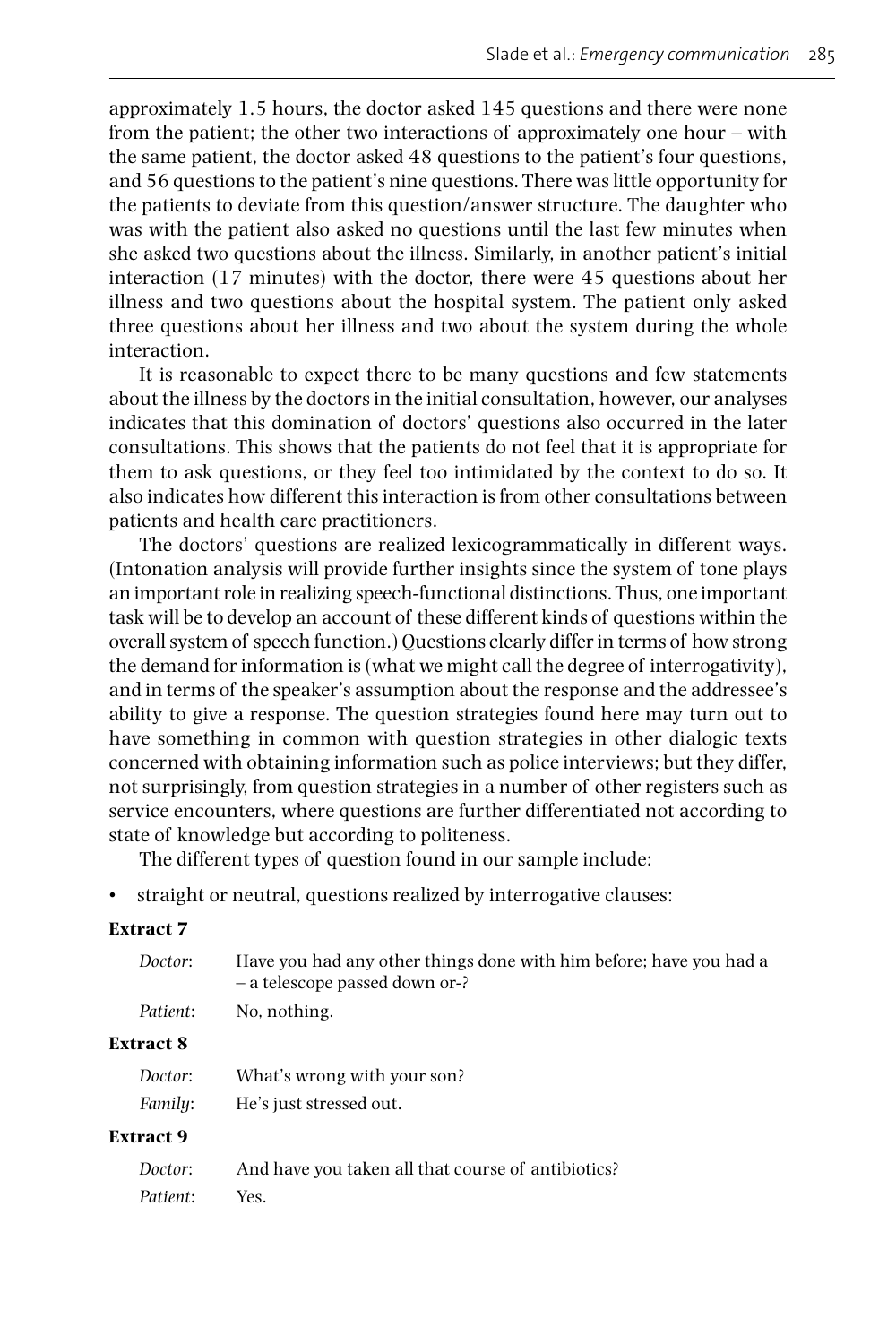• assumptive questions realized by declarative clauses, typically used to check the doctor's understanding of what the patient has said:

#### **Extract 10**

| Doctor:  | And you saw him yesterday? |
|----------|----------------------------|
| Patient: | Yeah.                      |

#### **Extract 11**

| Doctor:  | But they didn't find anything with the camera they put down last year? |
|----------|------------------------------------------------------------------------|
| Patient: | No.                                                                    |

#### **Extract 12**

| Doctor:  | So when you stand up, it's worse? |
|----------|-----------------------------------|
| Patient: | Yeah.                             |

#### **Extract 13**

| Doctor:  | And you haven't been unwell; you haven't been vomiting or nauseous,<br>haven't had diarrhoea over the last few days? |
|----------|----------------------------------------------------------------------------------------------------------------------|
| Patient: | No.                                                                                                                  |

• discretionary questions, apparently used to give the patient the option of a discretionary answer – 'I don't know', realized by clause nexuses of projection, with a projecting cognitive mental clause 'Do you know?'

#### **Extract 14**

*Doctor*: Do you know who that was?

| Family:  | $Um.$ $Dr.$    |
|----------|----------------|
| Patient: | Wonderlund.    |
| Family:  | Dr Wonderlund. |

#### **Extract 15**

| Doctor2: | And do you know what your – what you had – your haemoglobin is at all?                     |  |
|----------|--------------------------------------------------------------------------------------------|--|
| Patient: | Four month ago there been 110.                                                             |  |
| Doctor2: | And do you know what it was then?                                                          |  |
| Patient: | Er, I don't know because $Dr( )$ sent me to make a blood test and<br>$v$ esterday $\ldots$ |  |

• command questions, demanding a verbal service:

#### **Extract 16**

| Doctor:  | So I've got here that you're feeling sort some vertigo this morning.<br>some sort of dizziness? Tell me about that! |
|----------|---------------------------------------------------------------------------------------------------------------------|
| Patient: | Um, I just try to stand up in the morning $\{$ $\{Dr: Uh\, huh.\}$ and I feel<br>very dizzy.                        |

The assumptive questions can be used to check on something the patient has just said. There is also an extended version of such checks: statements followed by a question: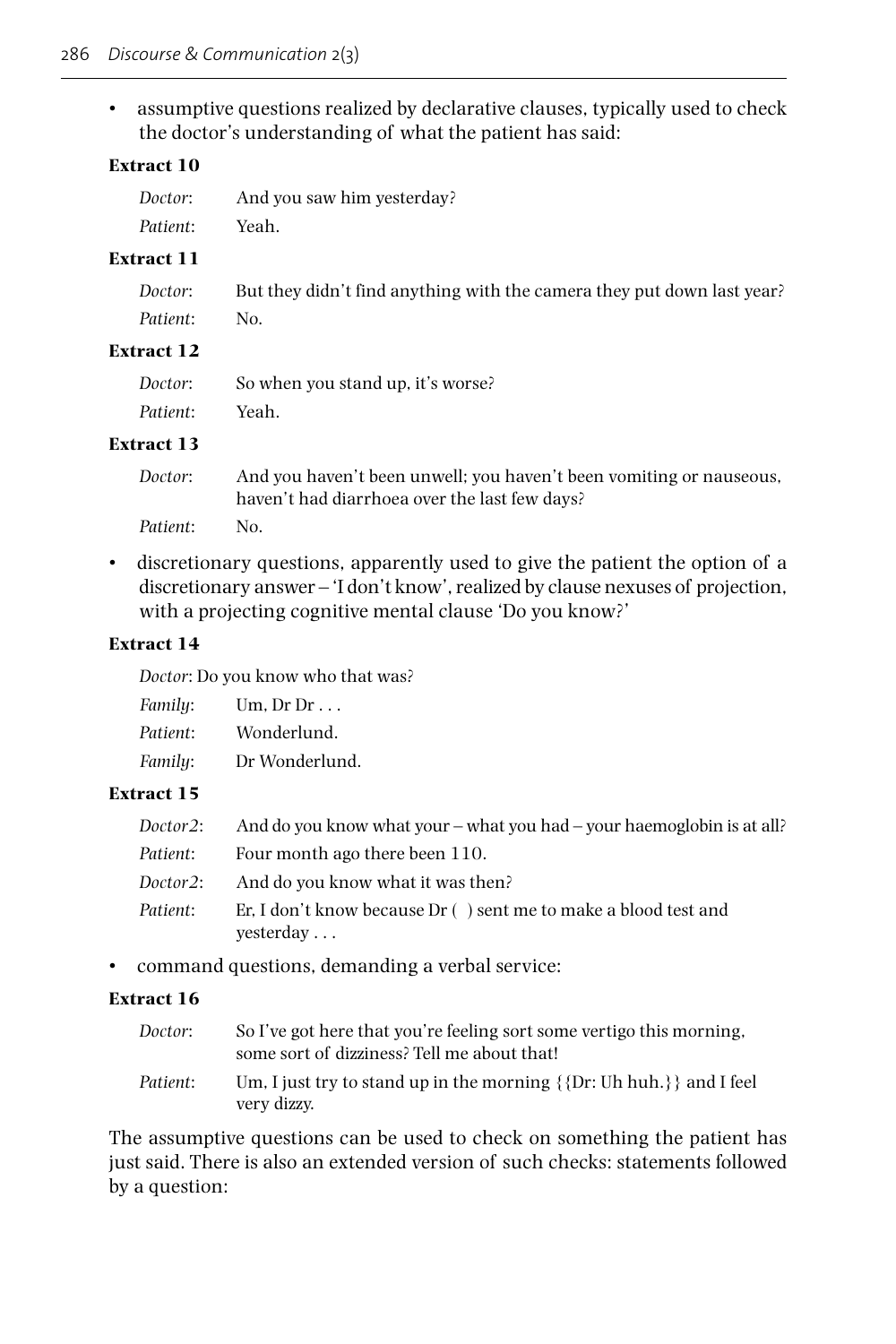#### **Extract 17**

| Doctor:  | And so the first thing this morning you got up out of bed, and you felt<br>$\frac{1}{2}$ dizzy. Is that $\frac{1}{2}$ lives to $\frac{1}{2}$ are saying $\frac{1}{2}$ . |
|----------|-------------------------------------------------------------------------------------------------------------------------------------------------------------------------|
| Patient: | Hmm.                                                                                                                                                                    |

There is a version of the assumptive question realized by a declarative clause followed by *or,* which seems to open up the possibility that the assumption isn't valid:

#### **Extract 18**

| Doctor:  | It's still regular every month [[you're getting them]] or?== |
|----------|--------------------------------------------------------------|
| Patient: | Yeah.                                                        |

Questions may be realized by paratactic clause nexuses (combinations of clauses given equal status), or simply by a cohesive sequence, sort of questioning by zooming in. For example:

#### **Extract 19**

| Doctor2: | How often were you taking Stemitil? Most days do you need to take it?                                                                           |  |
|----------|-------------------------------------------------------------------------------------------------------------------------------------------------|--|
| Patient: | No. I went to the hospital, to Greengage Hospital $eh$ – four – four<br>month ago, and they said, 'Take every day before you sleep one tablet!' |  |
| Doctor:  | And who started you on Stemitil? When did you start taking that?                                                                                |  |
| Patient: | 4 months ago.                                                                                                                                   |  |
| Doctor2: | Have you ever had a blood transfusion or anything; you haven't needed<br>that?                                                                  |  |
| Patient: | No.                                                                                                                                             |  |

When the paratactic relation is one of alternation (disjunction), this indicates an alternative question:

#### **Extract 20**

| Doctor:  | So does the room spin around or is it that you just feel light-headed?     |
|----------|----------------------------------------------------------------------------|
| Patient: | Last night I felt like the room spin out for 2 minutes, 1 minute, I think. |

Some of the major question strategies are represented diagrammatically in the system network shown in Figure 1.

As we have suggested above, enacting institutional roles through interpersonal choices such as choices in SPEECH FUNCTION is an important aspect in ED consultations. The enactment of these roles is typically subtle, and demands deep linguistic analysis in order to tease out the covert language patterning. In the ED setting, the key relationships in which the patient is involved are those with the attending doctors and nurses. Comparisons of the linguistic choices in meaning made in the construction of the relationship between doctor and patient with that used between nurse and patient was revealing.

The linguistic choices made by doctors in patient conversations tend to orient towards the experiential domain of illness and pain within the field of medicine. This contrasts with the linguistic choices made by nurses, which tend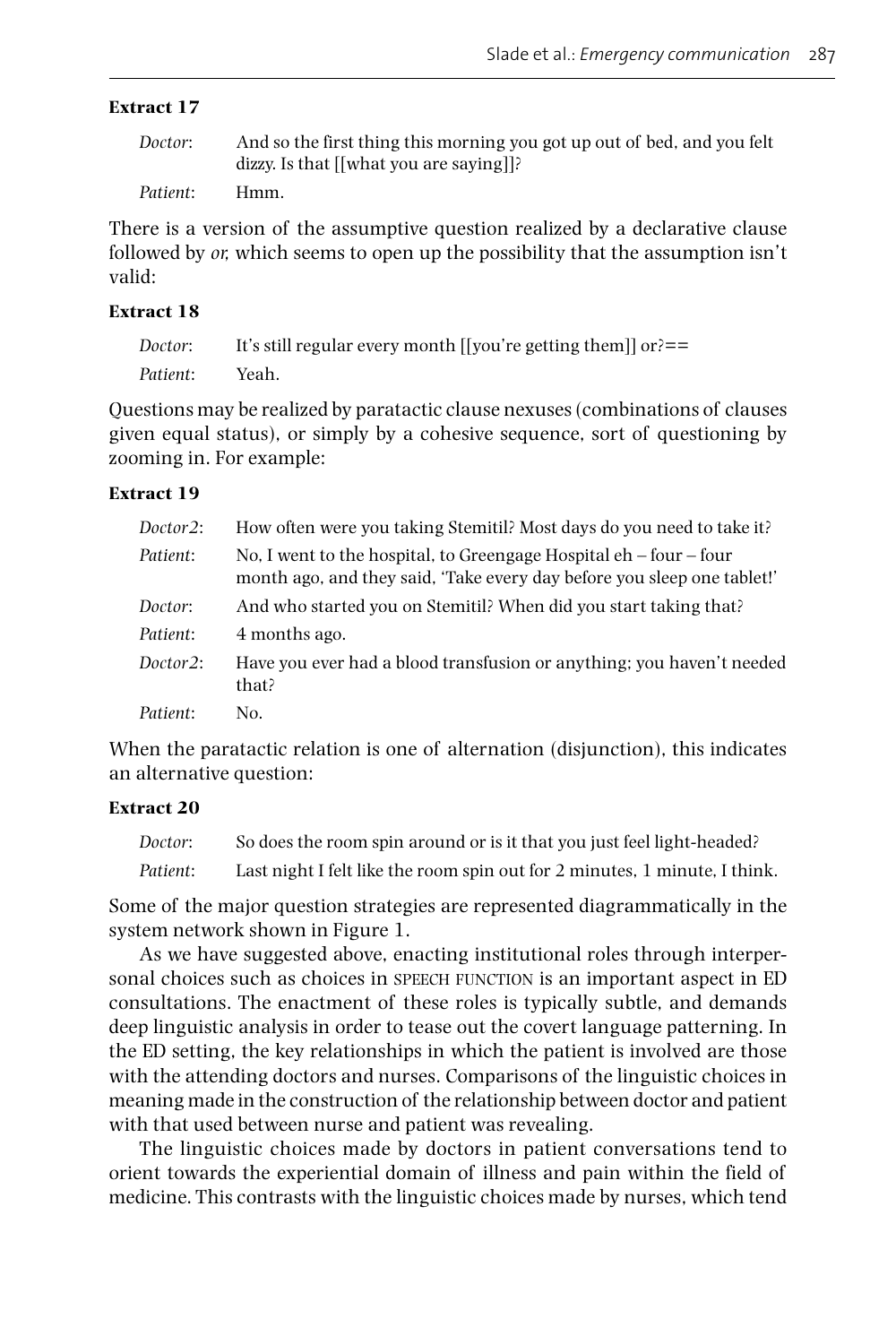

FIGURE 1. *Common types of question in ED consultations (Matthiessen)*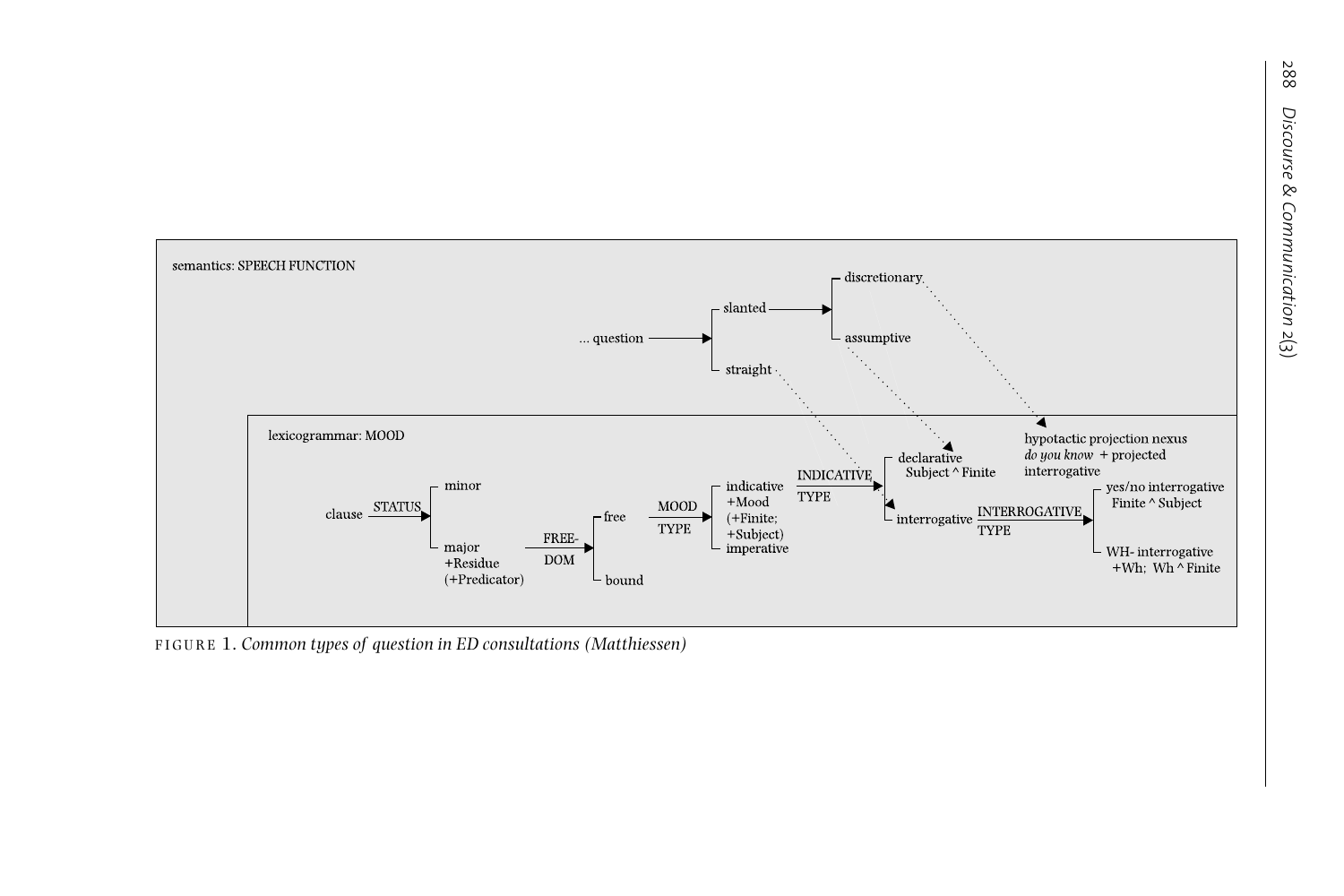to be oriented also towards the interpersonal relationship with the patient. Their choices can be seen to be more complex interpersonally than that of the doctors. This interpersonal complexity can be exemplified by the example in Table 2 of a patient's construal of feeling cold throughout her ED experience and comparing the variable interpretations of this from both the nurses and doctor attending her. The examples are annotated with the selections in SPEECH FUNCTION in terms of ORIENTATION (giving versus demanding), COMMODITY (information versus goods- &-services) and TURN (initiating versus responding).

In both examples in Table 2, the patient initiates an exchange that can be interpreted (congruently) as giving information – 'I'm cold' or (metaphorically) as demanding good-&-services – 'Do something about this undesirable condition!' However, there are a number of differences between the nurse–patient and the doctor–patient exchanges, including:

- When speaking to the nurse, the patient is successful the second time around in having his/her move interpreted as a demand for goods-&-services rather than simply as a gift of information.
- However, when speaking to the doctor, the patient remains unsuccessful; the doctor does not respond, but just pursues his/her own agenda.

Thus, there would seem to be a division of labour between doctor and nurse. The doctor is necessarily more focused on the experiential diagnosis of illness while the nurse is focused on care of the patient. However, a more subtle consequence of this variation is the degree to which the semantic choices impact the patient. In our discussion of the more general research findings near the beginning of

| Speaker: | Move:                                                                                | Turn       | Orientation       | Commodity        |
|----------|--------------------------------------------------------------------------------------|------------|-------------------|------------------|
| Patient: | Oh God. It's cold!<br>Everything                                                     | initiating | giving/           | information      |
|          |                                                                                      |            | Demanding         | goods-&-services |
| Nurse:   | Yeah.                                                                                | responding | Giving            | information      |
|          | Patient: I'm freezing everywhere!                                                    | initiating | giving $\sqrt{ }$ | information /    |
|          |                                                                                      |            | Demanding         | goods-&-services |
| Nurse:   | We'll put some warm $-$<br>we'll<br>put some blankets on you<br>so that you warm up. | responding | Giving            | goods-&-services |
| Patient: | Oh God. It's cold!                                                                   | initiating | giving            | information      |
| Doctor:  | Can you take a deep<br>breath. Again. Again.<br>Again.                               | initiating | demanding         | goods-&-services |
|          |                                                                                      |            | demanding         | goods-&-services |
| Patient: | [Taking deep breaths.]                                                               | responding | giving            | goods-&-services |
| Doctor:  | Good.                                                                                | responding | giving            | information      |

TABLE 2. *Example of move analysis in terms of speech function (2): three subsystems*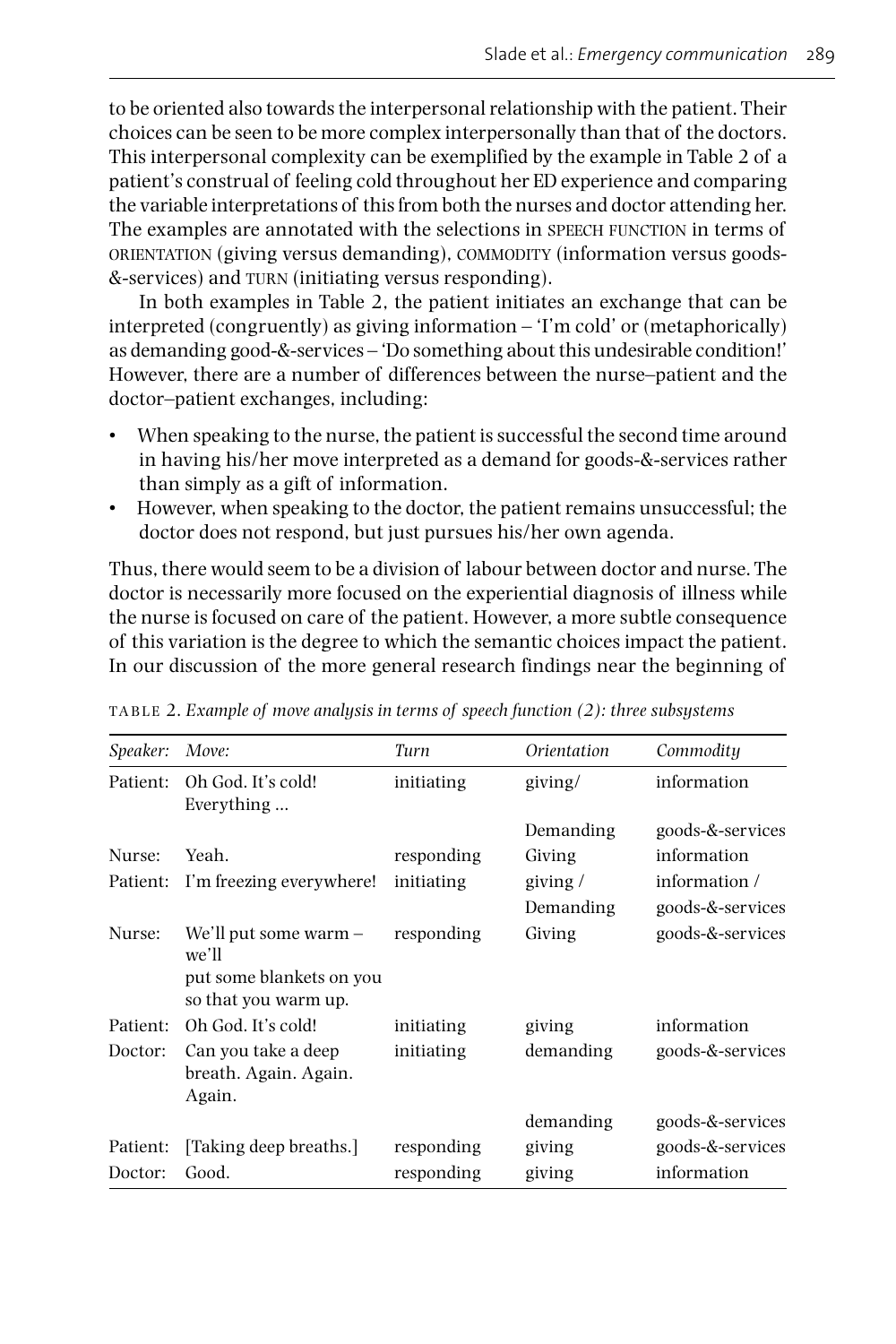this article, in 'The patient as outsider' subsection we highlighted the patients' outsider status, contextual unfamiliarity and resulting confusion as a possible communication obstacle within the ED setting. The examples in the tables earlier suggest that the nurse's interactions with the patient are more empowering and inclusive. While the doctor's semantic choices restrict the exchanges available to the patient to the giving of information or goods-&-services on demand, the nurse's choices acknowledge the interpersonal rights of the patient to be both giver and demander of goods-&-services as well as information. By enabling the patient to participate in the full range of speech functions, the nurse's interactions with the patient can be seen to extend beyond concerns with material care and comfort to immaterial, semiotic empowerment of the patient within the unfamiliar and frightening ED context.

#### EXPERIENTIAL MEANING: CONSTRUING DISEASE AND MEDICAL CONDITIONS

Consultations in EDs revolve around what ails patients, so it is important to know how ailments are understood and discussed. We therefore investigated how doctors and patients construe the patient's experience of ailments – of disease and medical conditions, drawing on Halliday's (1998) corpus-based study of how people construe pain. When a person describes a disease or its symptoms, they can describe it in a number of ways; as part of the goings-on in their external world (i.e. material or behavioural process) as part of the goings-on in the person's internal world (i.e. mental process), as something that they own (i.e. relational possessive process) or as a characteristic or something that can be related to some other thing (i.e. relational process). Examples are shown in Table 3.

One kind of symptom is pain. The study found that clinicians tended to use the external expression of pain but patients tended to express it in terms of internal goings on from a subjective point of view, for example, mental processes with patient as Senser (experiencer) and ailment as Phenomenon being sensed (e.g. 'I'm feeling . . .') or possessive relational with patient as Carrier (possessor) and ailment as Attribute (e.g. 'I have anaemia.'). Our further analysis of process types collocated with either 'I' (patient referring to self), or 'you' (doctor referring to

| Disease described as | Process type          | Example                                                                                                 |
|----------------------|-----------------------|---------------------------------------------------------------------------------------------------------|
| External goings-on   | material              | R: like she's <i>lost</i> her balance.<br>R: she is going to fall over.                                 |
|                      | behavioural           | Dr: you haven't been vomiting<br>$Dr2: [Ø: have you] ever vomited any blood?$                           |
| Internal goings-on   | mental                | Dr: So I have got here that you're feeling<br>sort some vertigo this morning, some sort<br>of dizziness |
| A possession         |                       | relational: possessive F: because I have anaemia – very bad<br>anaemia.                                 |
| A characteristic     | relational: intensive | F: I <i>got</i> angry<br>R: and she became stressed                                                     |

TABLE 3. *Process types*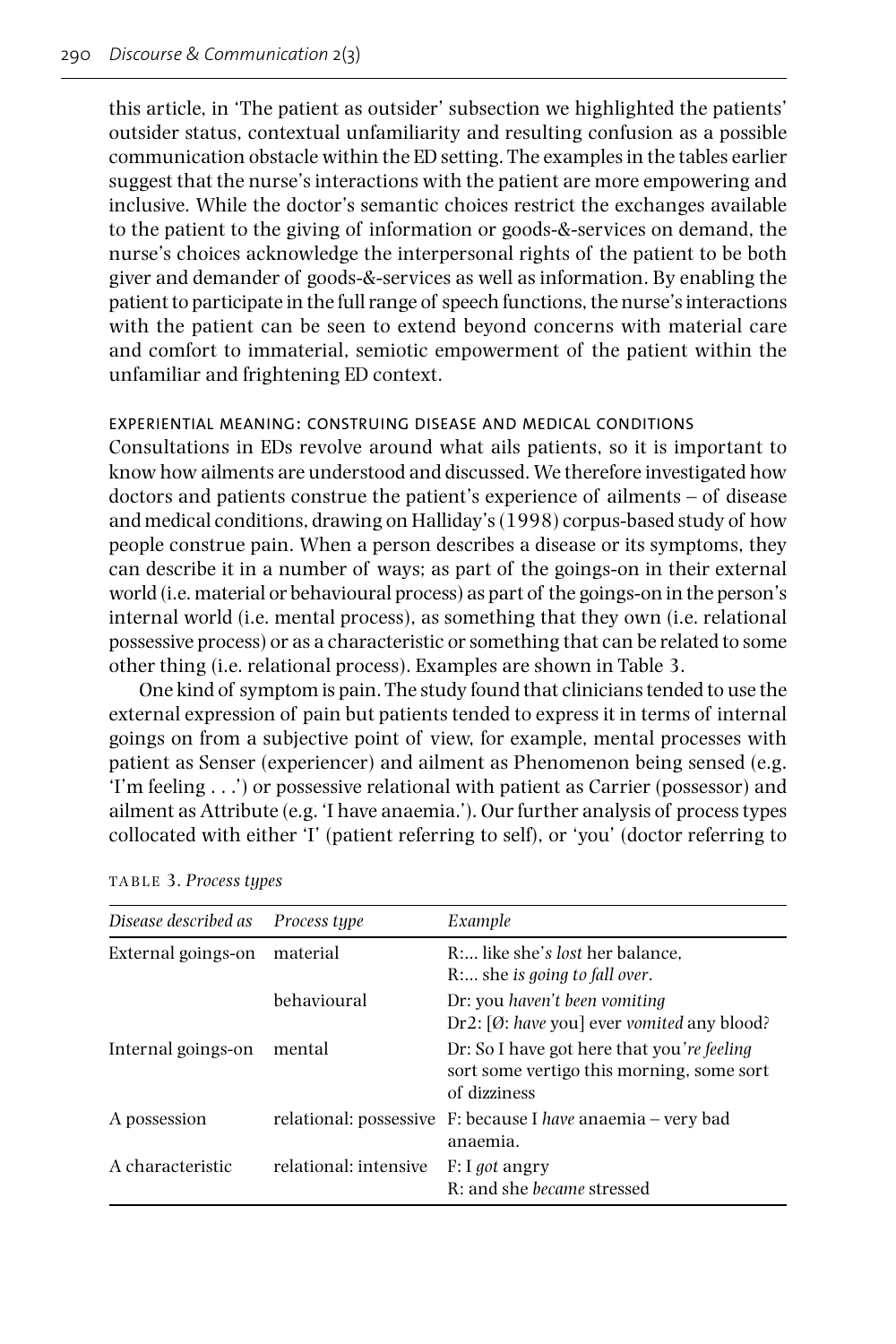patient), indicates that the patients construed their illnesses using predominantly mental process, suggesting they were concerned with how they were thinking and feeling whereas clinicians used predominantly material processes and were thus concerned primarily with external goings on in the world. Thus, if the patient was concerned with internal goings on in relation to his or her medical condition and the doctor responded using material processes, then there was a potential mismatch of meanings. An interesting question arising from this kind of analysis is whether doctors' awareness of this would encourage and/or enable them to respond more appropriately to the emotional needs of the patient?

A patient's construction of pain is, not surprisingly, subjective and interpersonal in orientation. This is also reflected in the tendency to grade the intensity of the pain a patient feels, as in the examples below:

**Extract 21** Young female patient in Exploration stage of consultation

| Very, very bad pain |                                                                                                                                                                                 |
|---------------------|---------------------------------------------------------------------------------------------------------------------------------------------------------------------------------|
| Extreme pain        |                                                                                                                                                                                 |
| Very painful        |                                                                                                                                                                                 |
| Very painful        |                                                                                                                                                                                 |
| Like a knife        |                                                                                                                                                                                 |
| Sharp pain          |                                                                                                                                                                                 |
| Patient:            | Very, very bad pain right there and I can feel it, you're not supposed to<br>feel the band and I can feel it and I've been vomiting every time I eat<br>and, just extreme pain. |

In contrast, the doctor construes this patient's pain in terms of objective and experiential properties, being concerned with the nature and the location of the pain:

**Extract 22** Doctors during Exploration stage of consultation

*Tummy pain Sort of pain Left-sided pain Constant pain Sharp or dull pain Stabbing pain Better or worse pain Worse pain Sharp pain Doctor*: OK. Hm-mm and just the left-sided pain? Is it constant pain or?

The doctor is establishing medical aspects of pain about the diagnosis – the kind of pain, while the patient is concerned to emphasize the intensity 'very bad pain'. The doctor did not engage at all in responding to the affect that the patient brought up and could be seen to be mitigating the patient's feeling with the use of 'just'. The kind of interpersonal engagement that the patient demonstrates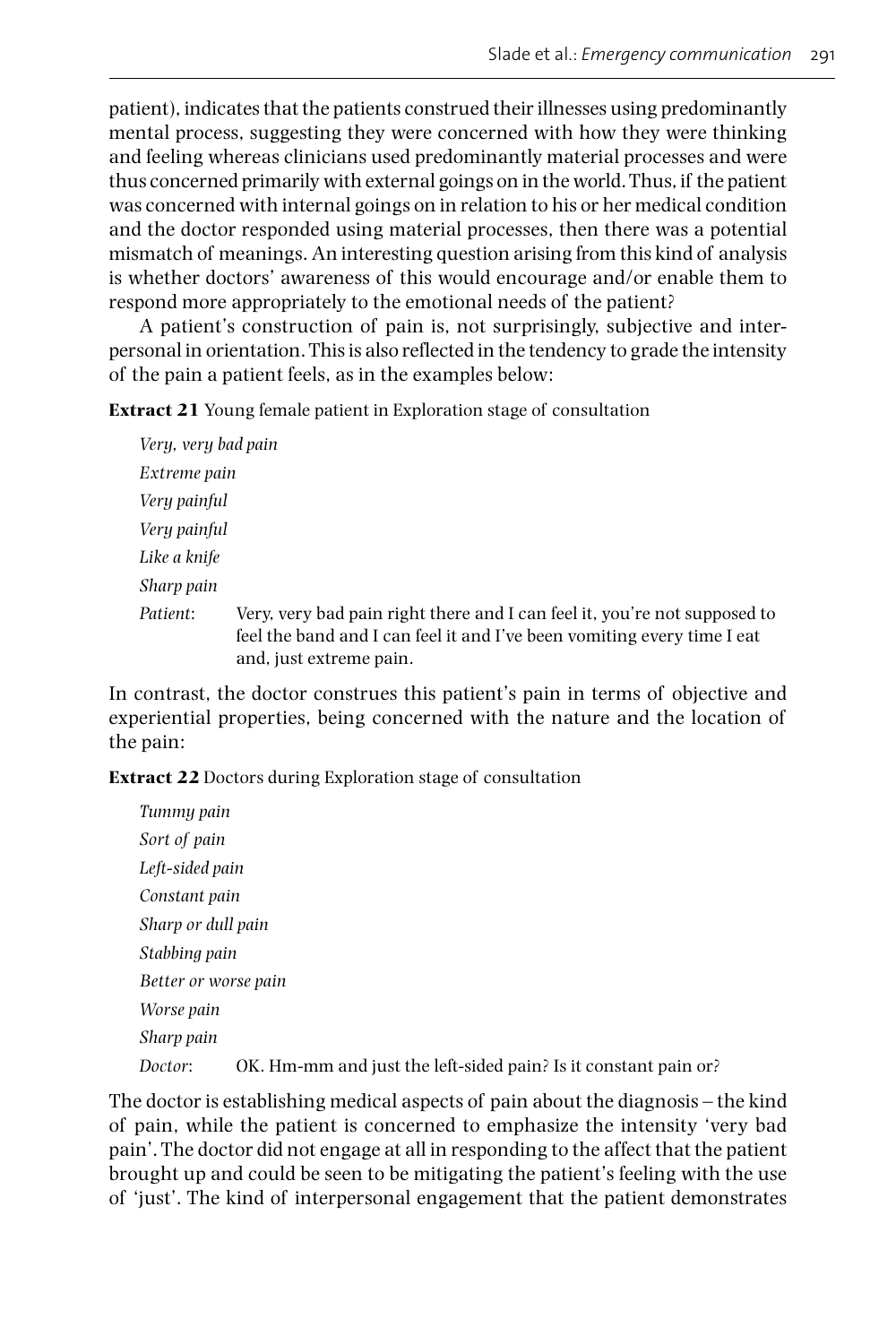regarding pain in the example earlier is consistent with the tendency to choose processes construing the internal goings-on of pain discussed previously. It is nurses who take up this interpersonal engagement as they focus on concern with the whole patient – who they are beyond their illness or disease. So, for example, we found instances of nurses opening conversations about patients' families, and offering information about their own personal lives.

## *Conclusion*

This study has provided the researchers with initial data on how organizational and clinician practices and roles impact on patient experiences in EDs. The study revealed a number of issues that indicate potential communication difficulties between patients and clinicians, such as patients' incomprehension about processes and the use of technical terminology to name but two; and as we continue the research we will use the analyses of the micro-level features of interactions between patients and clinicians (doctors and nurses) to shed light on the complex socio-cultural processes that are in operation at the institutional level of the EDs.

The implications of our analyses for our understanding of emergency communication are as follows. First of all, the complexities inherent in emergency care – medical emergencies requiring simultaneous attention – lead to a prioritization of medical tasks over the experiences and sensibilities of people involved. Here, communication and understanding come second to the goal of saving lives and making people well as illustrated in Extract 3 where the dominance of medical questions entirely overrides the patient's personal circumstances. This prioritization, in turn, has implications for how patients experience emergency care. The chaos of multiple emergencies produces uncertainty and delays for those who are triaged as anything other than a '1' or a '2' – a serious lifethreatening situation. Second, the impossibility of proceduralizing emergency work except at times and in places where the emergencies are under control, means that clear explanations about what happens next are hard to come by, as detailed in Extract 5 where information is given to the patient about her next steps but where she understands little. Besides not being doctors' primary concern, the complexity of emergency work renders it only in limited ways amenable to routine. This in turn means that even if clinicians had the time to sit down with patients and explain what was happening to them, the complexity of ED processes would prevent them from saying very much. Third, the disjunction between patients' lifeworld concerns and disease understandings and clinicians' medical-technological insight into bodily problems puts patients at a further disadvantage. Not understanding the logic of medical reasoning, nor the significance of technologically produced (test) information, patients find themselves in a challenging environment at the best of times. They need patient attention for them to be able to feel they can formulate questions and take in answers – our current analysis showing the imbalance of 145 questions to none from one patient; instead they face clinicians who are in a hurry, who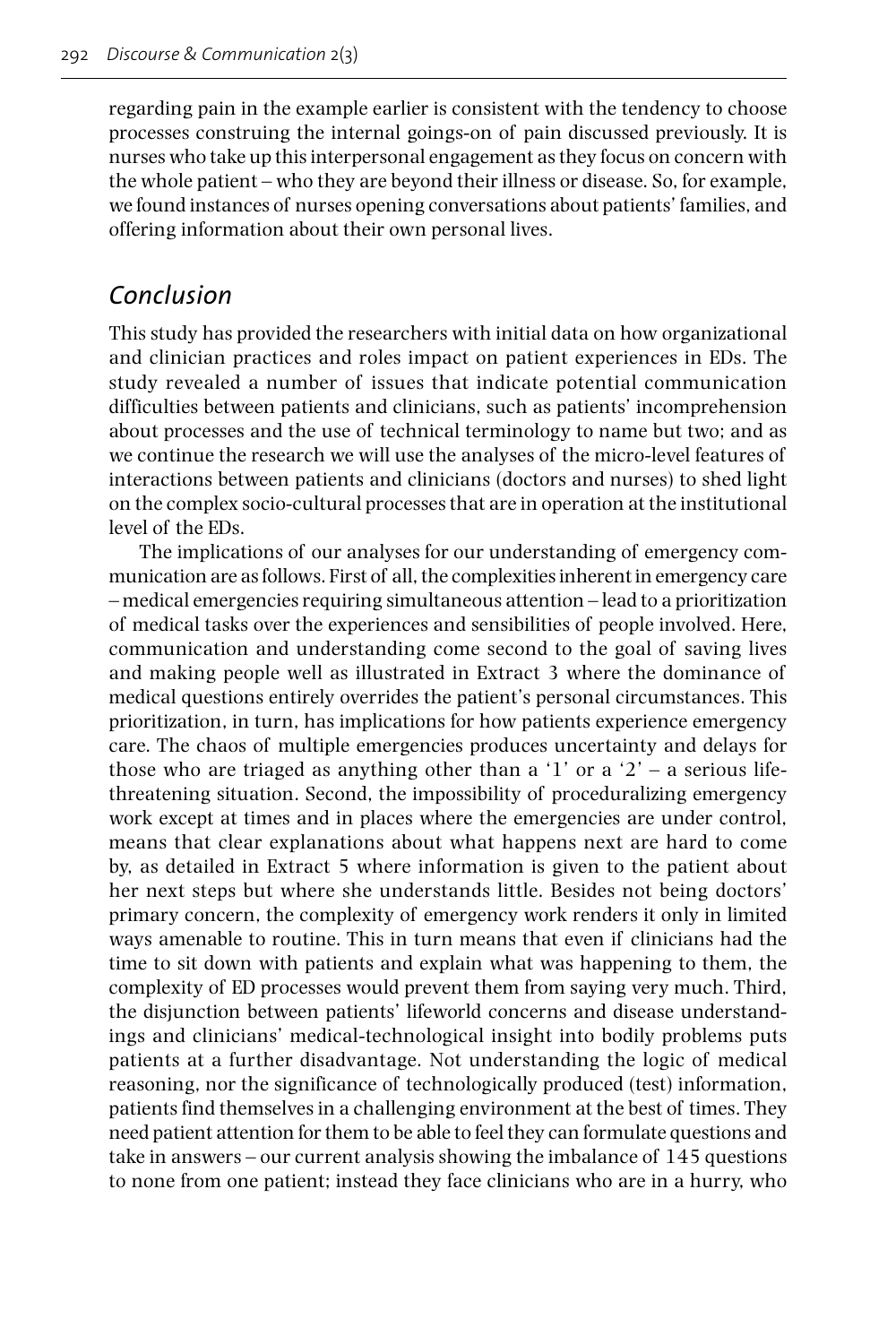are constantly called away to deal with others, and who do not appear to be able to clarify how their own work works.

In all, and despite nurses' attempts to mediate between them and the complexities of emergency care, patients remain on the outside. In light of recent reforms aiming to enhance patients' involvement in their own safety (Davis et al., 2007), our findings about the logic and communicative nature of emergency care present a special problem. How can emergency clinicians be resourced sufficiently for them to be able to, first, organize their care in the face of rising levels of patient presentations (due to the disappearance of the family doctor, with emergency remaining as the only source of medical attention, even for minor ailments), and, second, develop ways of communicating that, besides satisfying experts' understandings, will also mediate into the patient's lifeworld?

Inadequate communication has been characterized as the main source of 'unsafety' in health care (see earlier). But, given the complexity of emergency medicine, communication is also the principal solution. As the in situ dynamic that connects professionals increases, communication more so than any technological or bureaucratic device harbours the promise of clinicians being able to negotiate clinical complexity (Iedema et al., 2006). Put differently, it is unlikely emergency care will become standardized and routinized, independent of the resources that funders will make available for its 'rationalization'. As the generalist domain of tertiary hospital care (Zink, 2006), emergency is only likely to become more complex, unless radically different solutions are devised to dealing with different types of emergencies and pre-channelling emergency patients. Until that time, the problems described in the present article are unlikely to disappear, the emphasis on communication with patients in medical undergraduate courses notwithstanding. While triage provides an important organizing principle, the interleaving of patient types and triage levels, the access block occasioned by other domains in the hospital proving unable to discharge patients and take on new ones, and the inevitable privileging of the ethos of 'salvaging lives' will continue to combine into a challenging set of factors for unsuspecting patients. It is studies like the one initiated here, however, that may go some way towards alleviating the bewilderment experienced by those entering this environment.

The study presented here puts a microscope on institutional and professional practices in health care at a time when a number of shifting demands are being made by patients on the one hand, and by political exigencies on the other. We are aware that, in Australia, as in many other places in the world, patients want patient-centred care that enables exploration of patients' main reasons for their visit, their concerns and their need for information. To reach these goals, clinicians need an integrated understanding of the patients' world, that is, their whole person, their emotional needs, and life issues (Stewart, 2001). As demonstrated above, the challenges to realizing these goals are considerable.

Our study may contribute to clinicians' and patients' awareness of some of the main disjunctions affecting emergency care delivery. Our study shows how the 'successful' combination of patient narratives, effective medical diagnoses, nursing and systemic support make for safe and comfortable journeys for patients through the ED; and how unresponsive combinations result in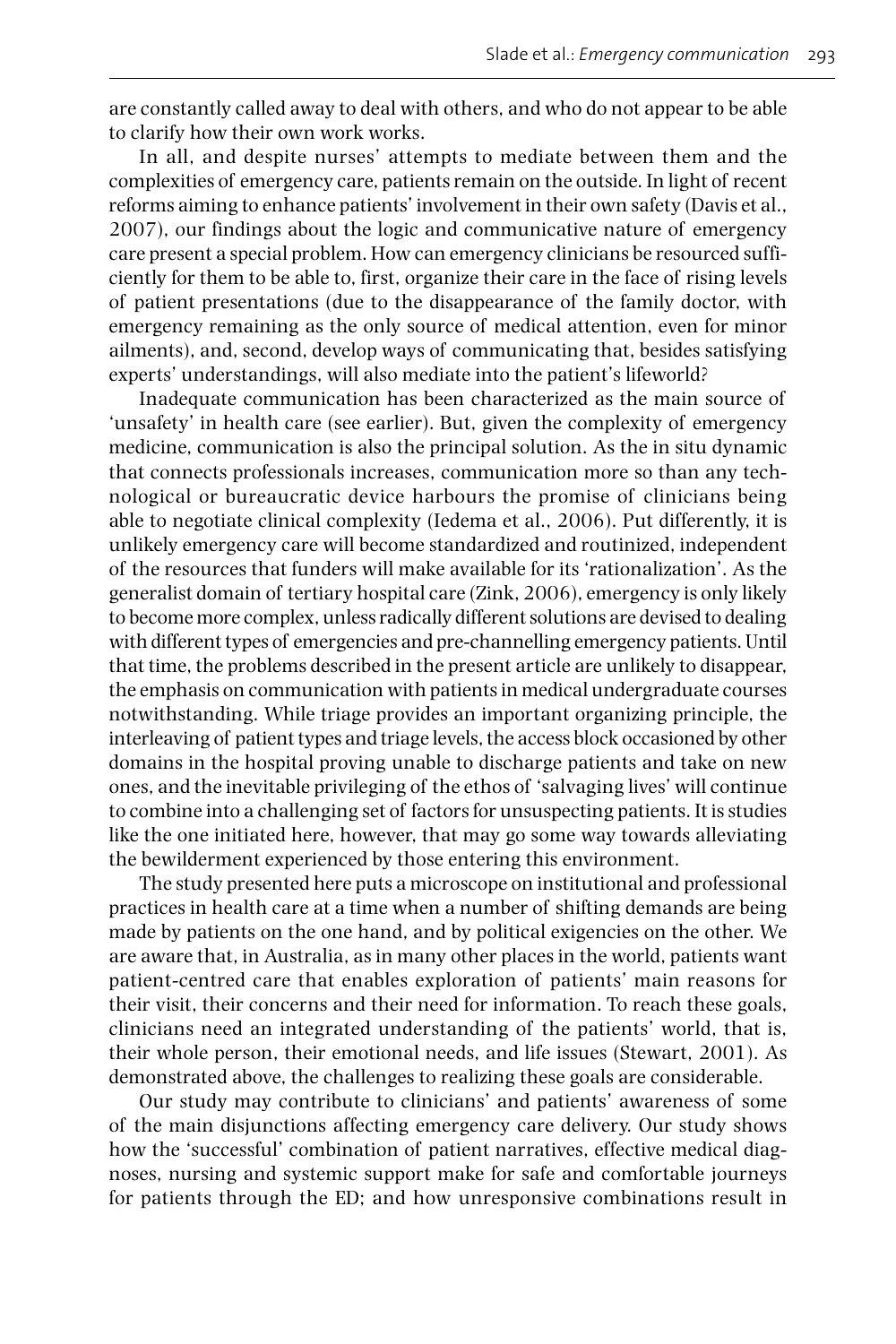patient dissatisfaction, incomprehension, or at worst critical incidents. Using ethnographic, sociolinguistic and discourse analyses we describe how information about each patient is gathered, interpreted, transmitted and then acted upon – speedily, accurately, professionally and safely – factors on which the premise of a safe passage in the ED is based. We anticipate that our insights will lead to systemic improvements, by allowing stakeholders to make sense (Weick, 1995) of their own and others' institutional behaviours. Studies such as this may not harbour immediate effect, but rendering these problems and challenges visible by engaging in cross-disciplinary research and using multiple methods is a step towards making health practices more explicit and effecting change.

#### NOTE

1. Our research focused on communication between clinicians and patients who were deemed to be able to communicate effectively in English. The patients who participated in the study were from both language backgrounds other than English (LBOTE) backgrounds and English-speaking backgrounds (ESB). We did not include in the study patients who needed interpreters; this is an important focus for research into community-based interpreting and health care (see e.g. Bancroft, 2005), but would have added a whole new dimension to our research.

#### **REFERENCES**

- Atkinson, P. (1999) 'Medical Discourse, Evidentiality, and the Construction of Professional Responsibility', in S. Sarangi and C. Roberts (eds) *Talk, Work and Institutional Order: Discourse in Medical, Mediation and Management Settings*, pp. 75–108. Berlin: Mouton de Gruyter.
- Australian Institute of Health and Welfare (2005a) *Australia Hospital Statistics 2003–2004.* Canberra: Australian Institute of Health and Welfare.
- Australian Institute of Health and Welfare (2005b) *Health Expenditure Australia 2003–04.*  Canberra: Australian Institute of Health and Welfare.
- Australian Institute of Health and Welfare (2006) *Australia's Health No.10*. Canberra: Australian Institute of Health and Welfare.
- Bancroft, M. (2005) 'The Interpreter's World Tour. An Environmental Scan of Standards of Practice for Interpreters', in The National Council on Interpreting in Health Care (NCIHC), The California Endowment.
- Cook, R., Render, M. and Woods, D. (2000) 'Gaps in the Continuity of Care and Progress on Patient Safety', *British Medical Journal* 320(7237): 791–4.
- Creswell, J.W. (1998) *Qualitative Inquiry and Research Design: Choosing Among Five Traditions*. Thousand Oaks, CA: SAGE.
- Daly, B. (2006) 'A Crowded House: Using an Action Research Approach to Address the Problem of Access Block at a Tertiary Referral Hospital', unpublished Masters by Research thesis, School of Public Health and Community Medicine, The University of NSW, Sydney.
- Davis, R., Jacklin, R., Sevdalis, N. and Vincent, C. (2007) 'Patient Involvement in Patient Safety: What Factors Influence Patient Participation and Engagement?', *Health Expectations* 10: 259–67.
- Donovan, J.L. and Blake, D.R. (1992) 'Patient Non-compliance: Deviance or Reasoned Decision-making?', *Social Science & Medicine* 34(5): 507–13.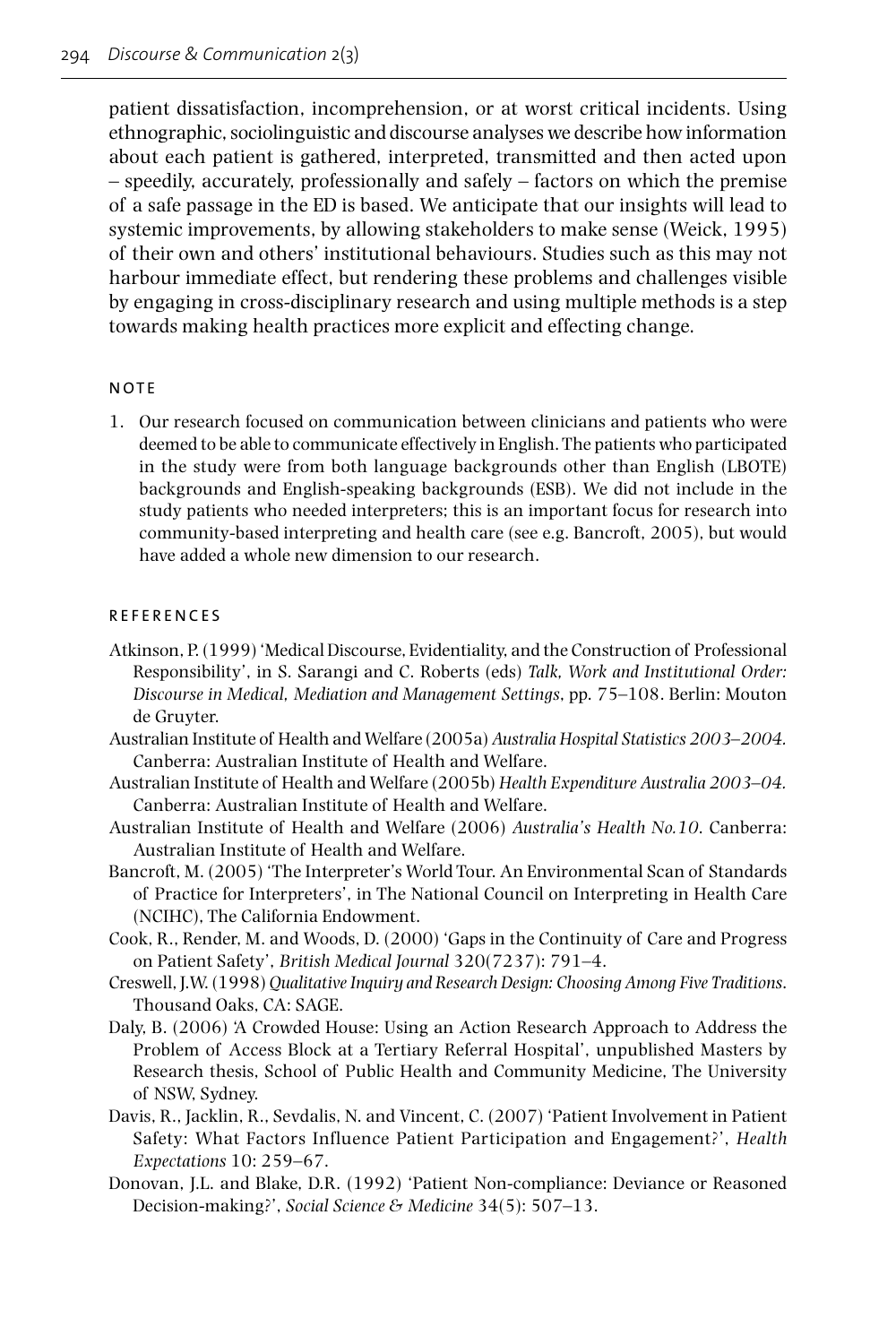- Edwards, A. and Elwyn, G. (2001) 'Understanding Risk and Lessons for Clinical Communication about Treatment Preferences', *Quality in Health Care* 10: 9–13.
- Eggins, S. and Slade, D. (1997) *Analysing Casual Conversation.* London: Cassell.
- Fairclough, N. (1995) *Critical Discourse Analysis: The Critical Study of Language*. London: Longman.
- Gu, Y. (1996) 'Doctor–patient Interaction as Goal-directed Discourse in Chinese Sociocultural Context', *Journal of Asian Pacific Communication* 7: 156–76*.*
- Gumperz, J.J. (1982) *Discourse Strategies*. London: Cambridge University Press.
- Gumperz, J.J. and Hymes, D. (eds) (1972) *Directions in Sociolinguistics*. New York: Holt, Rinehart and Winston.
- Halliday, M.A.K. (1994) *An Introduction to Functional Grammar*, 2nd edn. London: Edward Arnold.
- Halliday, M.A.K. (1998) 'On the Grammar of Pain', *Functions of Language* 5: 1–32.
- Halliday, M.A.K. and Matthiessen, C.M.I.M. (2004) *An Introduction to Functional Grammar*, 3rd edn. London: Edward Arnold.
- Halliday, M.A.K. and Matthiessen, C.M.I.M. (2006) *Construing Experience through Meaning: A Language-based Approach to Cognition*. London: Continuum,
- Haynes, R., McKibbon, K.A. and Kanani, C. (1996) 'Systematic Review of Randomized Trials of Interventions to Assist Patients to Follow Prescriptions for Medications', *Lancet* 348: 383–6.
- Iedema, R. (2005) 'Medicine and Health: Intra- and Inter-professional Communication', in K. Brown (ed.) *Encyclopaedia of Language and Linguistics*, pp. 745–51. Oxford: Elsevier.
- Iedema, R. (2006) '(Post-)bureaucratising Medicine: Health Reform and the Reconfiguration of Contemporary Clinical Work', in M. Gotti and F. Salager-Meyer (eds) *Advances in Medical Discourse: Oral and Written Contexts*, pp. 111–31. Bern: Peter Lang.
- Iedema, R. (2007a) 'Communicating Hospital Work', in R. Iedema (ed.) *Discourses of Hospital Communication: Tracing Complexities in Contemporary Health Organizations*, pp. 1–17. Basingstoke: Palgrave Macmillan.
- Iedema, R. (ed.) (2007b) *Discourses of Hospital Communication: Tracing Complexities in Contemporary Health Organizations*. Basingstoke: Palgrave Macmillan.
- Iedema, R. and Jorm, C. (forthcoming) 'Researching Patient Safety and Intervening in Clinical Practice: Interventionist Research as Social Entanglement', in J. Waring, R. Finn and E. Rowley (eds) *Patient Safety: Critical Perspectives*. Ithaca, NY: Cornell University Press.
- Iedema, R., Long, D., Carroll, K., Stenglin, M. and Braithwaite, J. (2006) 'Corridor Work: How Liminal Space Becomes a Resource for Handling Complexity in Health Care', in M. Muetzelfeld (ed.) *Proceedings of the Australian-Pacific Researchers in Organization Studies Conference*, pp. 238–47. Melbourne: University of Victoria.
- Kemmis, S. (in press) 'What is Professional Practice? Recognizing and Respecting Diversity in Understandings of Practice', in C. Kanes (ed.) 'Developing Professional Practice', Ripple Occasional Paper 1.
- Kohn, L.T., Corrigan, J.M. and Donaldson, M.S. (1999) *To Err is Human: Building a Safer Health System*. Washington, DC: National Academy Press.
- Leonard, M., Graham, S. and Bonacum, D. (2004) 'The Human Factor: The Critical Importance of Effective Teamwork and Communication in Providing Safe Care', *Quality and Safety in Health Care* 13(5): i85–i90.

Martin, J. (1992) *English Text: System and Structure.* Amsterdam: John Benjamins.

Matthiessen, C., Lukin, A., Butt, D.G., Cleirigh, C. and Nesbitt, C. (2005) 'Welcome to Pizza Hut: A Case Study of Multistratal Analysis', *Australian Review of Applied Linguistics* 19: 123–50.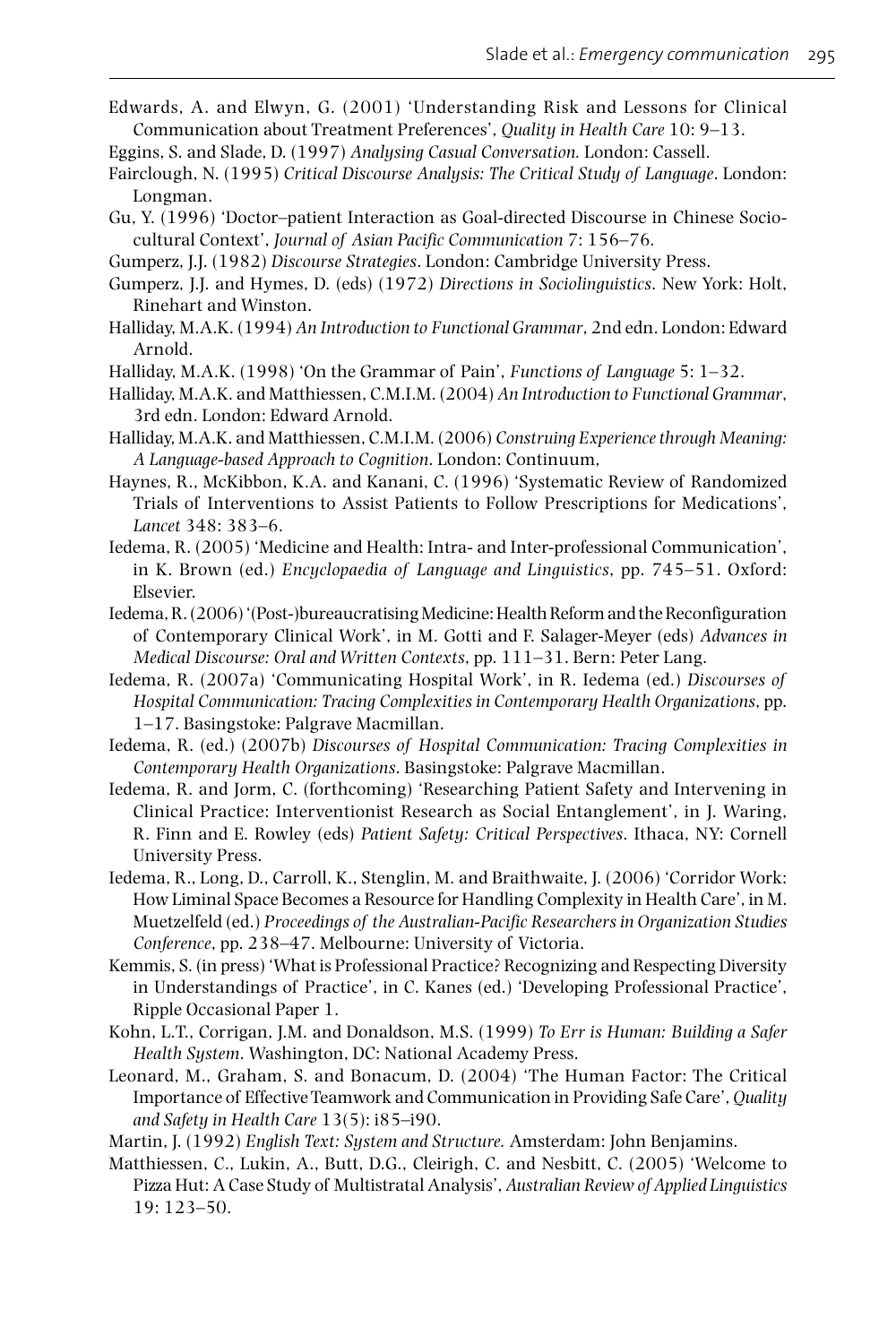- NHMRC/National Health and Medical Research Council (2004) *Communicating with Patients.* Canberra: Commonwealth of Australia.
- NSW Health (2005a) *Patient Safety and Clinical Quality Program: First Report on Incident Management in the NSW Public Health System 2003–2004.* Publication SHPN (QSB) 040262: North Sydney: Dept of Health, NSW.
- NSW Health (2005b) *Health Care Complaints Commission Annual Report, 2004–2005.* North Sydney: Dept of Health, NSW.
- O'Keefe, M. (2001) 'Should Parents Assess the Interpersonal Skills of Doctors Who Treat their Children: A Literature Review', *Journal of Pediatrics and Child Health* 37(6): 531–8.
- Salomon, L., Gasquet, I., Mesbah, M. and Ravaud, P. (1999) 'Construction of a Scale Measuring Inpatients' Opinion of Quality of Care', *International Journal for Quality in Health Care* 11(9): 507–16.
- Sarangi, S. and Roberts, C. (1999) 'The Dynamics of Interactional and Institutional Orders', in S. Sarangi and C. Roberts (eds) *Talk, Work and Institutional Order, Discourse in Medical, Mediation and Management Setting*. Berlin: Mouton de Gruyter.
- Silverman, D. (2001) *Interpreting Qualitative Data: Methods for Analysing Talk, Text and Interaction*. London: SAGE.
- Sitzia, J. and Wood, N. (1997) 'Patient Satisfaction: A Review of Issues and Concepts', *Social Science & Medicine* 45(12): 1829–44.
- Stewart, M. (2001) 'Towards a Global Definition of Patient Centred Care', *British Medical Journal* 322: 442–5.
- Sun, B.C., Adams, J., Orav, E., Rucker, D.W., Brennan, T.A. and Burstin, H.R. (2000) 'Determinants of Patient Satisfaction and Willingness to Return with Emergency Care', *Annals of Emergency Medicine* 35: 426–34.
- Tannen, D. (1984) *Conversational Style.* Norwood, NJ: Ablex Press.
- Taylor, D.M., Wolfe, R. and Cameron, P.A. (2002) 'Complaints from ED Patients Largely Result from Treatment and Communication Problem', *Emergency Medicine Australasia*  14(1): 43–9.
- Weick, K.E. (1995) *Sensemaking in Organizations*. London: SAGE.
- Wodak, R. (2006) 'Medical Discourse: Doctor–Patient Communication', in K. Brown (ed.) *Encyclopaedia of Language and Linguistics*, pp. 745–51. Oxford: Elsevier.
- Zink, B.J. (2006) *Anyone, Anything, Anytime A History of Emergency Medicine*. London: Elsevier.

DIANA SLADE is Professor of Applied Linguistics at the University of Technology, Sydney. She has over 20 years experience in researching, teaching and publishing in linguistics, applied linguistics and language education. Her main research areas are discourse analysis – in particular the analysis of spoken English, workplace communication and culture, communication in health care settings and TESOL syllabus design and methodology. She has earned over \$2.5 million in research income and recently with the support of the Australian Research Council has led research in a number of different health care contexts. Her publications include (with Scott Thornbury) *Conversation: from Description to Pedagogy* (Cambridge University Press, 2006) and (with Suzanne Eggins) *Analysing Casual Conversation* (Equinox, 1997/2005). ADDRESS : Professor of Applied Linguistics, University of Technology, Sydney, PO Box 123, Broadway, NSW 2007, Australia. [email: diana.slade@uts.edu.au]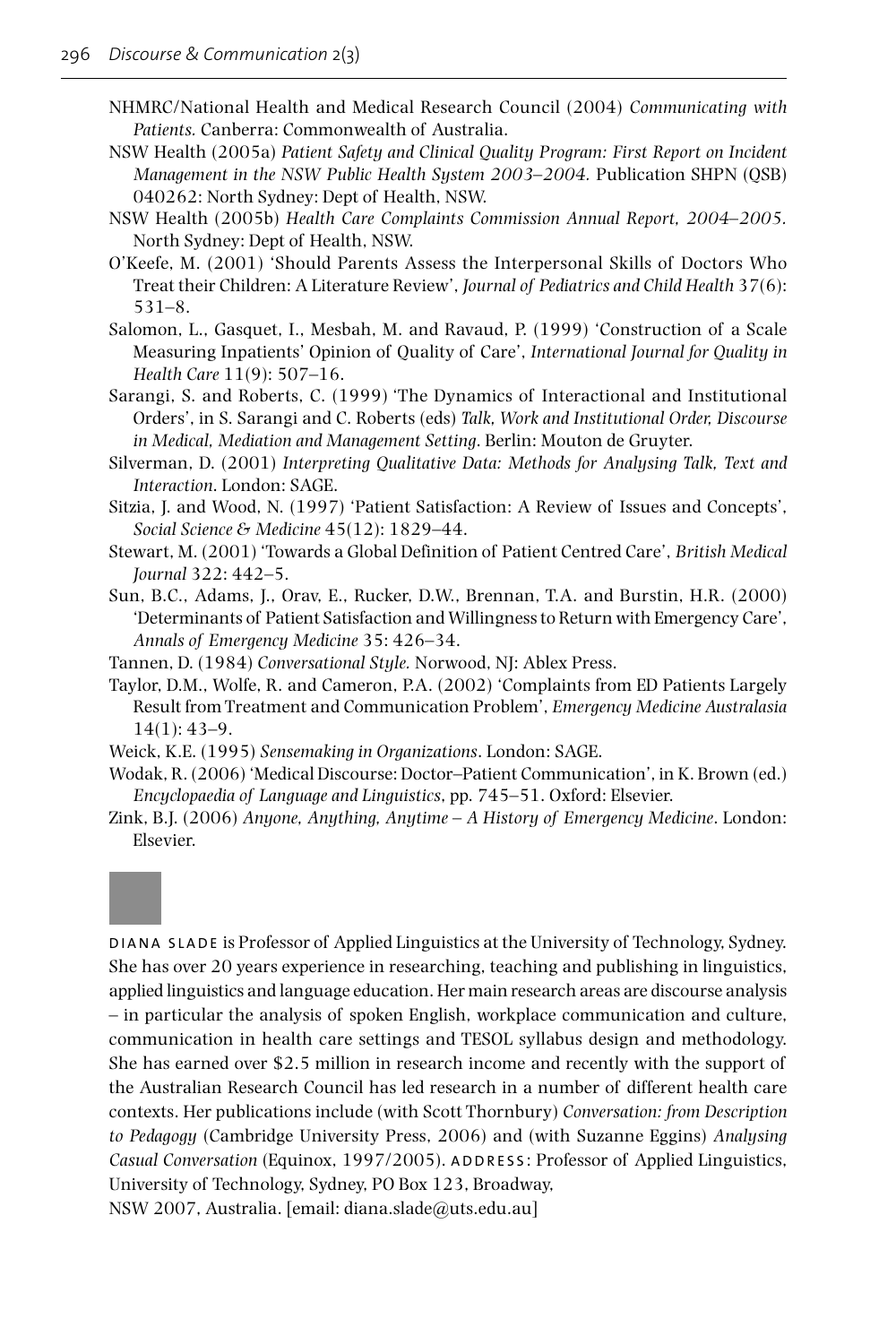HERMINE SCHEERES from the University of Technology, Sydney, has undertaken research in the areas of language, discourse and culture, organizational learning and organizational change for over 25 years. She has managed and worked on a large number of research and consultancy projects for government departments and organizations and she has been a member of expert and assessment panels for curriculum and professional development in higher and further education. Hermine is currently a chief investigator on three major research projects focusing on communication and health. She has over 60 publications that include books, book chapters, peer-reviewed journal articles and conference papers, commissioned reports and professional publications. Hermine's research and publications are cross-disciplinary spanning organizational studies, language and discourse, and adult learning.

MARIE MANIDIS from the University of Technology has extensive experience in linguistics, applied linguistics, language teaching and educational research, having completed her Masters in Education (by thesis) in workplace communication. She has been involved in numerous research projects across different industries and in different educational institutions and has published in the field of TESOL and vocational education.

CHRISTIAN MATTHIESSEN is Chair of Linguistics at Macquarie University. He has been involved in a wide range of research projects and efforts to build up research groups and centres in Australia, Hong Kong, Japan, the US and Europe, including the HINTS project on generation of health reported, directed by Dr Marilyn Cross at DSTO. He is a Global Partner in the Halliday Centre for Intelligent Applications of Language Studies at Hong Kong City University. His research includes the further development of the description of the meaning-making resources of English, and the application of this description to discourse from a wide range of registers. He is also involved in research in multilingual studies (including language typology and translation) and computational linguistics.

RICK IEDEMA is Executive Director of the Centre for Health Communication at the University of Technology Sydney. He has published over a hundred articles and book chapters, and has earned more than \$8 million in research income. He currently runs several Australian Research Council and Australian Commission on Safety and Quality in Health Care funded projects, investigating hospital-clinical communication practices including incident reporting, root cause analysis and open disclosure. His most recent publications include *The Discourse of Hospital Communication* (Palgrave, edited) and *Managing Clinical Work* (Elsevier, edited with Ros Sorensen).

MARIA HERKE is a linguist who teaches undergraduate and postgraduate courses in text analysis, grammar and meaning and communication skills at Macquarie University. Maria was a primary researcher on the Eureka-award winning Scamseek project and has a number of research interests including theoretically guided corpus analysis, the application of computational tools to quantitative text analysis as a complementarity to qualitative manual text analysis, the application of text analysis and language typology to translation and interpreting, and the analysis of communication in health care situations.

JEANNETTE MCGREGOR has worked in the field of TESOL as a teacher and workshop leader for over 20 years. She has specialized in pronunciation and has run workshops on presentation skills and pronunciation for teachers as well as professionally. She is currently